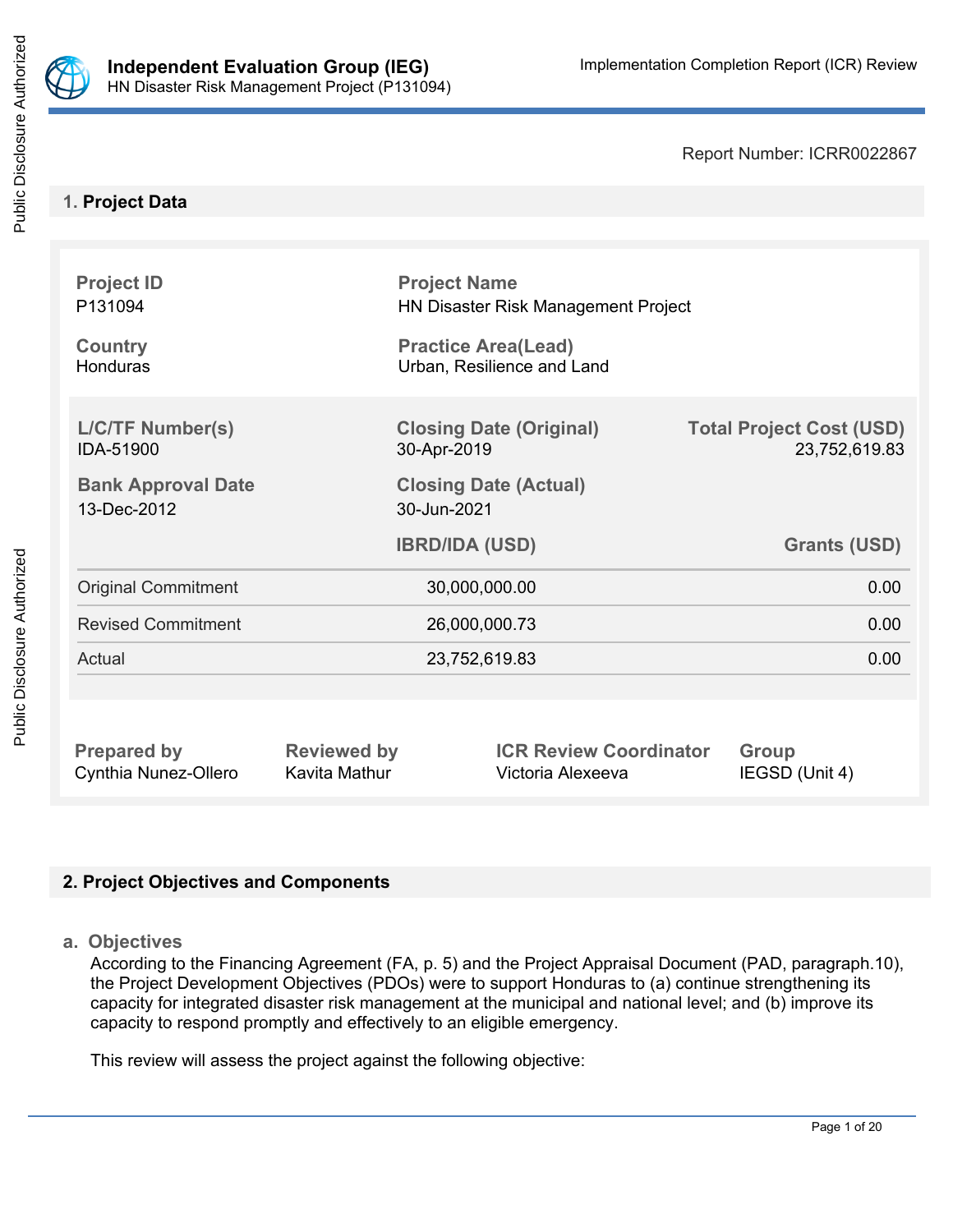

- To continue strengthening its capacity for integrated disaster risk management at the municipal and national level.
- To improve its capacity to respond promptly and effectively to an eligible emergency.
- **b. Were the project objectives/key associated outcome targets revised during implementation?** Yes

**Did the Board approve the revised objectives/key associated outcome targets?** Yes

**Date of Board Approval** 08-Apr-2019

**c. Will a split evaluation be undertaken?** No

### **d. Components**

1. **Strengthening of National-level disaster risk management (DRM) capacities:** (US\$2.2 million at appraisal, increased to US\$4.7 million at the June 2020 restructuring, US\$4.47 million actual). This component was to finance training, equipment, software, studies, a communication strategy, and the establishment of a grievance redress mechanism (GRM). It included the following subcomponents: (i) territorial planning; (ii) the DRM capacity of the Permanent Commission of Contingencies (*Comisión Permanente de Contingencias or* COPECO) and Ministry of Planning and External Cooperation (*Secretaría Técnica de Planificación y Cooperación Externa or* SEPLAN / the General Directorate of Territorial Planning (*Dirección General de Ordenamiento Territorial*, or DGOT); (iii) good practice environmental code for DRM, an updated construction code, studies on climate change and environmental sustainability; and (iv) the risk monitoring and modeling capacity of the Secretary of State for Natural Resources and Environment (*Secretaría de Recursos Naturales y Ambiente, or MiAmbiente*).

2. **Strengthening of Municipal and Community-level DRM Capacities** (US\$2.9 million at appraisal, increased to US\$4.3 million at the June 2020 restructuring, US\$4.25 million actual). This component was to finance training, equipment, software, emergency simulation exercises, studies on risk and territorial planning, the development of a DRM Geoportal, and outreach activities to strengthen municipal and community DRM capacity. The capacity-building efforts were to support the Municipal Committees for Emergency Response (*Comité de Emergencia Municipal* or CODEMs) and Local Committees for Emergency Response (*Comité de Emergencia Local or* CODELs), in engaging communities in participatory DRM, in incorporating DRM in territorial planning, land use, and emergency plans, in institutionalizing risk management in local planning, and in improving local monitoring and early warning systems.

### 3. **Implementation of Mitigation Measures** (US\$13.05 million at appraisal, slightly

increased to US\$13.7 million at the June 2020 restructuring, US\$11.76 million actual). This component was to finance the design and implementation of structural and nonstructural measures to reduce local vulnerability to natural hazards. Activities financed in Component 2 above would identify the structural risk mitigation measures (i.e., physical construction such as riverbank protection and/or drainage). Nonstructural measures included workshops on environmental (climate change), social (gender), and technical (DRM)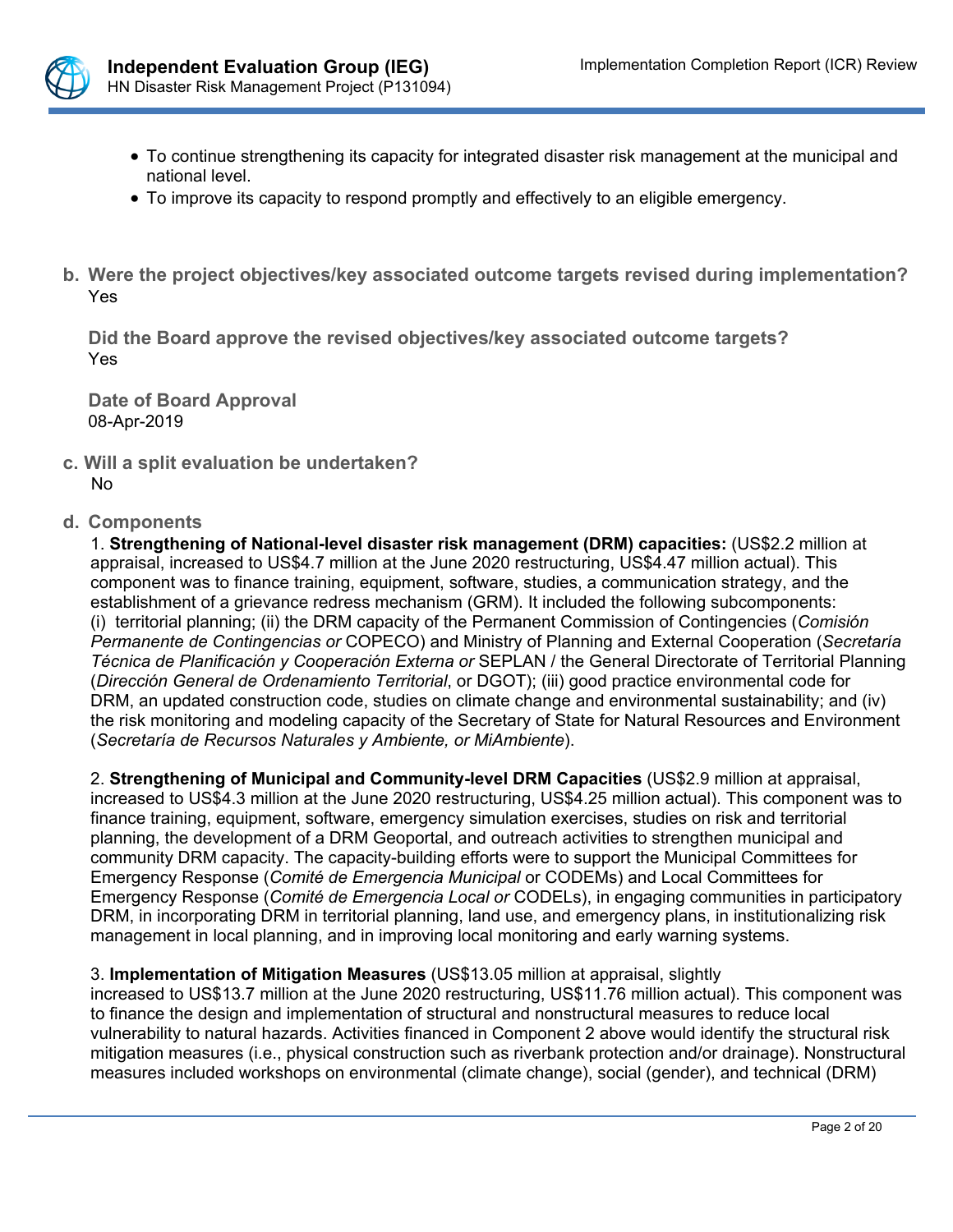

aspects. Nonstructural measures were prioritized for Indigenous Peoples and Afro-Descendant communities.

4. **Project Management, Monitoring and Evaluation** (US\$1.85 million at appraisal, increased to US\$2.77 million at the June 2020 restructuring, US\$2.82 million actual) This component was to finance costs associated with project management, monitoring and evaluation (M&E), audits, conducting the baseline, Mid-Term Review (MTR), and final evaluation. This component would also finance the oversight of the communication and gender strategies.

5. **Contingency Emergency Response Component (CERC)** (US\$ US\$10.0 million at appraisal, cancelled US\$4.0 million in the April 2014 restructuring, further revised to US\$0.53 million at the June 2020 restructuring, US\$0.42 million actual). This component was to provide immediate liquidity to the Government to respond to an eligible emergency. This would finance a positive list of goods, works, services, including audit, and emergency operating costs to recover from an eligible emergency. CERC had an initial allocation of US\$10 million. In 2014, the government requested to cancel US\$4.0 million. In April 2019, the reduced CERC funds were reallocated to Components 1, 2, 3, and 4 (see above). In June 2020, CERC funds were further revised to US\$0.53 million reallocated from project components 1 to 4. CERC was triggered twice - the first in June 2020 for the Government's response to the COVID-19 pandemic; and the second, in May 2021 in response to the impact of the Tropical Cyclones Eta and Iota. The Emergency Action Plan (EAP) for the first CERC for COVID-19, was to finance the refurbishment of twelve (12) centers Mass Attention Units (*Unidades de Atención Masiva* or UAMs) and International Sanitary Offices (*Oficinas Sanitarias Internacionales or* OSIs) to support the COVID-19 response. Tropical Cyclone Eta and Iota in November 2020 flooded 90% of the centers. In May 2021, the second CERC refocused available funds to address the damages caused by the tropical cyclones. A new EAP was developed to finance equipment, transport for COPECO, computer equipment, early warning system equipment, a hydrological study, a geologist, and remote sensing specialists.

**e. Comments on Project Cost, Financing, Borrower Contribution, and Dates Project Cost**: The original total project cost was US\$30 million. US\$4.0 million was cancelled at the 2014 restructuring (see below). The credit disbursed US\$23.8 million at closing. The balance was cancelled.

**Financing**: The International Development Association fully financed this credit.

#### **Borrower Contribution**: None.

**Dates and Restructuring**: The credit was approved on December 13, 2012 and became effective on March 18, 2013. The Mid Term Review was on May 16, 2016. The original closing date was on April 30, 2019 but was extended three times for a total of 26 months to close on June 30, 2021. There were 5 level 2 restructurings:

- **April 22, 2014** to cancel US\$4.0 million from the initial CERC allocation at the request of the government, and make changes to component costs. The cancelled IDA Credit was made available to the Honduras and Nicaraguan Catastrophe Risk Insurance project (P149895).
- **September 2, 2015** to change the institutional arrangements after a new administration was elected. The DGOT was moved from SEPLAN to the Ministry of the Presidency (*Secretaría de Estado del*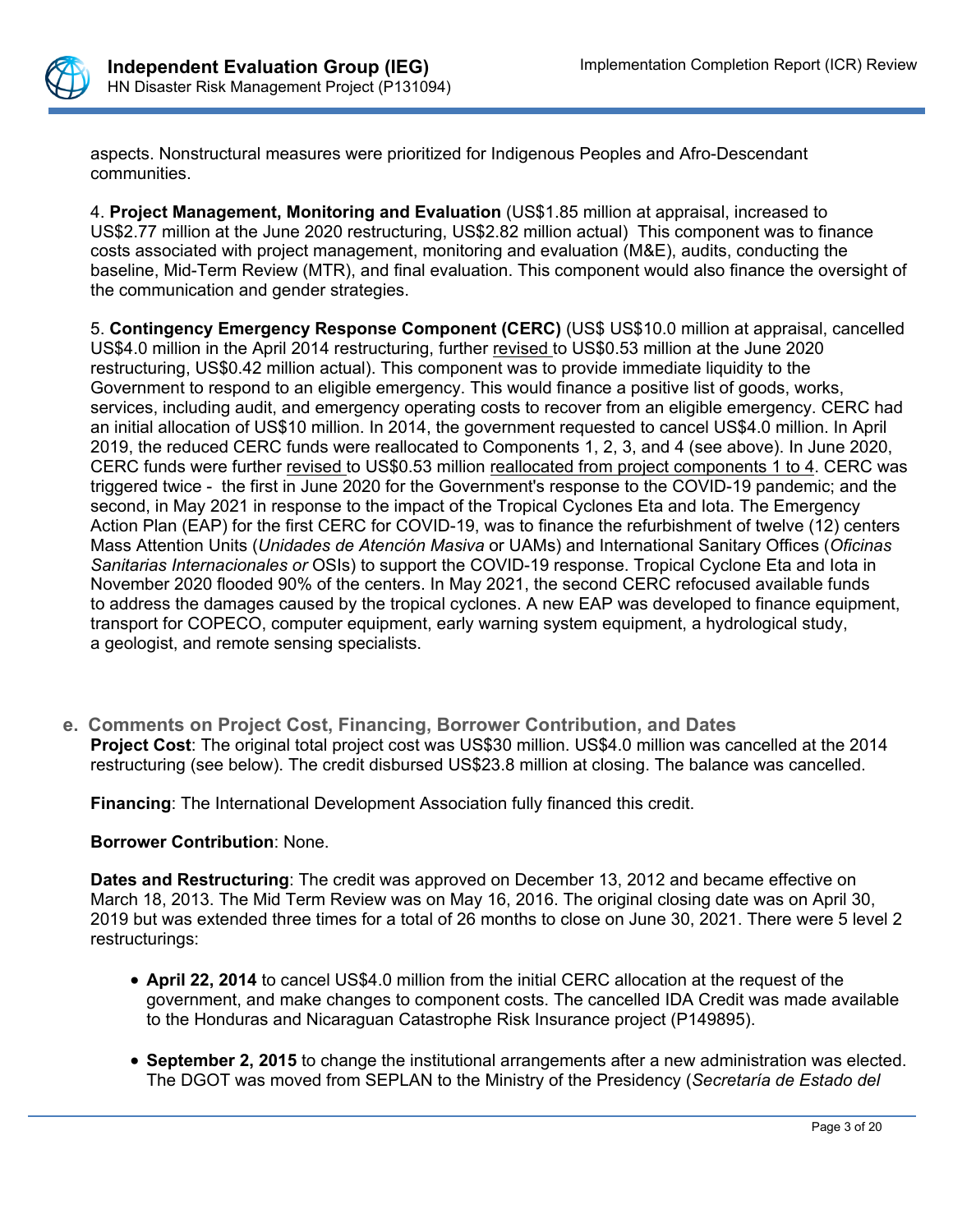

*Despacho Presidencial,* or SDP); (ii) the Secretary of State for Natural Resources and Environment (*Secretaría de Recursos Naturales y Ambiente* or SERNA) became the Secretary of State for Natural Resources and Environment (*Secretaría de Recursos Naturales y Ambiente* or *MiAmbiente)*; and (iii) the Ministry of the Interior and Population (*Secretaría del Interior y Población* or SEIP) became the Secretariat for Human Rights, Justice, Government and Decentralization (*Secretaría de Derechos Humanos, Justicia, Gobernación y Descentralización* or SDHJGD).

- **April 8, 2019** to introduce changes to the results framework, reallocate funds from CERC to the other components (see above) and extend the closing date of the credit by14 months from April 30, 2019 to June 30, 2020. A new core PDO Level outcome indicator was added: "Cities with improved livability, sustainability, and/or management." In the PDO outcome level indicator evaluating mitigation measures, the technical, economical, and environmental "soundness" of mitigation measures was replaced for "satisfactory or above". Satisfactory was defined as achieving a level of at least 4 on a 5 level-scale (see Section 4 Efficacy, PDO outcome level indicator 4 below).
- **June 10, 2020** to introduce changes to the results framework, trigger CERC, reallocate resources to other components, and extend the closing date of the credit a second time for an additional 6 months, from June 30, 2020 to December 31, 2020. During the extension, 5 mitigation works delayed by the COVID-19 restrictions would be completed. The CERC component added a new intermediate results indicator. The project's risks (macroeconomic, institutional capacity for implementation, sustainability) were updated to consider the impact of the COVID-19 pandemic.
- **December 18, 2020** to extend the closing date of the credit a third time for 6 months from December 31, 2020 to June 30, 2021 following Tropical Cyclones Eta and Iota, which struck the country in November 2020. The impact from the two cyclones resulted in delays and damage to the minor refurbishment works in the 12 selected UAMs and OSIs that were planned when CERC was first triggered in June 2020. The Project Implementation Unit (PIU) suspended the refurbishment works because the tropical storms destroyed 90 percent of the works, and access to the sites of the 3 remaining structural mitigation measures also proved difficult. This third extension was 26 months from the original closing date.

**Split Rating**: A split rating of the outcome was not carried out. The PDOs remained the same throughout implementation. Changes in target values of indicators expanded the scope of work. The cancellation of US\$4 million from the contingency component at the beginning of the project to be reallocated to another project did not lower the ambition of the project. The reduced CERC allocation was not fully utilized (see Section 4 Efficacy below). The project is assessed based on the revised outcome targets.

### **3. Relevance of Objectives**

### **Rationale**

Honduras is a country highly vulnerable to natural hazards, including hurricanes, tropical storms, floods, droughts, earthquakes, and landslides. Following the devastating impact of Hurricane Mitch in 1998, the government focused its attention from recovery to prevention and mitigation, embodied in their various plans and institutional arrangements. The project area covers the Sula Valley region, with its two biggest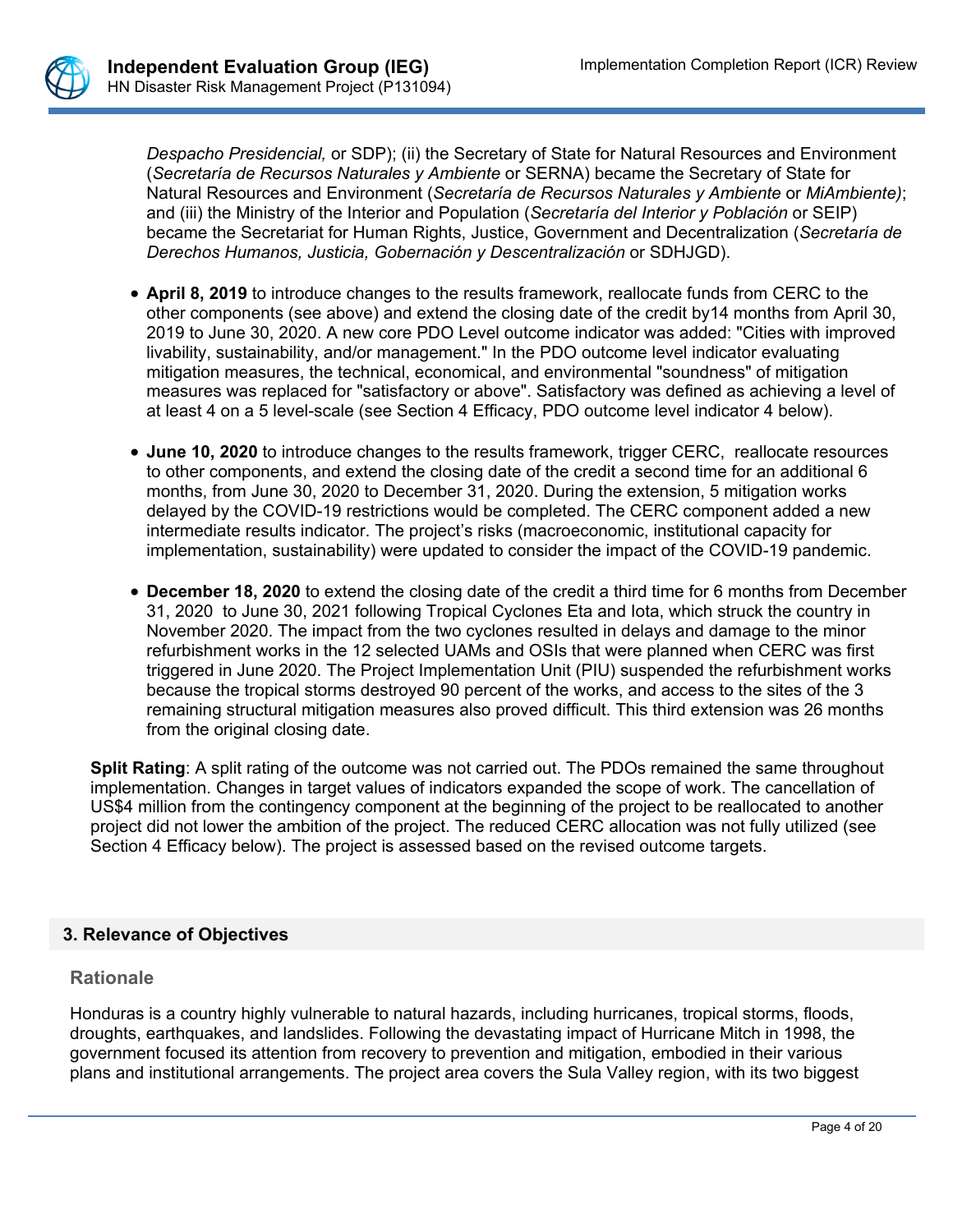

cities, San Pedro Sula and Choloma, characterized by high vulnerability to natural disasters, and rapid population growth (PAD, paragraph 50).

**Country Context**: Increasing poverty, rapid urbanization, environmental degradation, and climate change contributed to the country's high vulnerability to natural hazards. Several gaps in the DRM sector were identified, such as the need to: (i) strengthen the capacity of national institutions, including COPECO (whose mandate has been expanded mandate but without commensurate capacity or budget), and the new SEPLAN; (ii) better understand the environmental perspective behind disaster risk; (iii) generate new and publicly available information on disaster risk to inform risk reduction decision-making; (iv) improve DRM local capacity and invest in mitigation measures as people living in high-risk areas increase; (v) adopt disaster risk financing strategies to manage fiscal vulnerability and provide rapid access to funds postdisaster; and (vi) develop risk reduction strategies that mainstream prevention and mitigation issues into key sectors such as transport, water and sanitation, and energy.

**Country Plans**: The project was aligned with Honduras' Country Vision for 2010-2038 and the National Plan for 2010-2022. Both plans included DRM provisions in national laws. Both plans linked environmental degradation, high poverty levels, and increased vulnerability to natural disasters. The National Plan included goals and objectives to strengthen resilience; the DRM legal, institutional and planning frameworks; mitigate risks; and improve enforcement mechanisms. The Country Vision aimed to consolidate regional development using an environmentally sustainable process. This project directly contributed to building the national DRM agency, COPECO, and its National Center for Atmosphere, Oceanography and Seismic Studies (*Centro Nacional de Estudios Atmosféricos, Oceanográficos y Sísmicos* or CENAOS). CENAOS produced and disseminated hydrometeorological/seismologic information. The project supported the integration of disaster risk information in national and local territorial planning processes and engaged local authorities and communities CODEMs and CODELs, to identify risks and prepare local plans, including Municipal Land Use Plan (*Plan Municipal de Ordenamiento Territorial* or PMOTs), Municipal Disaster Risk Management Plan (*Plan Municipal de Gestión de Riesgos* or PMGRs), and Municipal Emergency Plan (*Plan de Emergencia Municipal* or PEMs).

**World Bank Country Partnership Framework**: The PDOs were relevant to the current World Bank Country Partnership Framework (CPF) for FY2016 - FY2019. At closing, the Bank was preparing the CPF for FY22-FY26 (ICR, footnote 10). The PDOs were relevant to Pillar 3: "Reducing Vulnerabilities". This pillar was to strengthen institutions and activities to build resilience; integrate hazard risk information in development planning decisions; improve financial response capacity following disasters; and strengthen national and municipal capacity for integrated climate change resilience and DRM. The project complemented the CPF emphasis on local planning capacity building, promoting decentralization and financing high-impact DRM measures. The project would also improve financial response capacity in the aftermath of disasters by implementing the CERC. The project contributed to the outcome of the CPF pillar 3 by "Increasing the government's ability to respond to natural disasters and manage climate change resilience risks." The catastrophic floods from the Tropical Cyclones Eta and Iota, reminded Honduras of the primacy of managing floods risk. In this project the CERC recovery response to the tropical storms Eta and Iota showed that small-scale mitigation measures could reduce the loss of life and assets of vulnerable population.

**Prior World Bank Experience in the Country and in the Sector**: Over the past 23 years, following Hurricane Mitch in 1998 the Bank has supported the country's DRM agenda by partnering with the National System for Risk Management (*Sistema Nacional de Gestión de Riesgos or* SINAGER) and COPECO. In 2000, the World Bank-financed Natural Disaster Mitigation Project (*Proyecto de Mitigación de Desastres*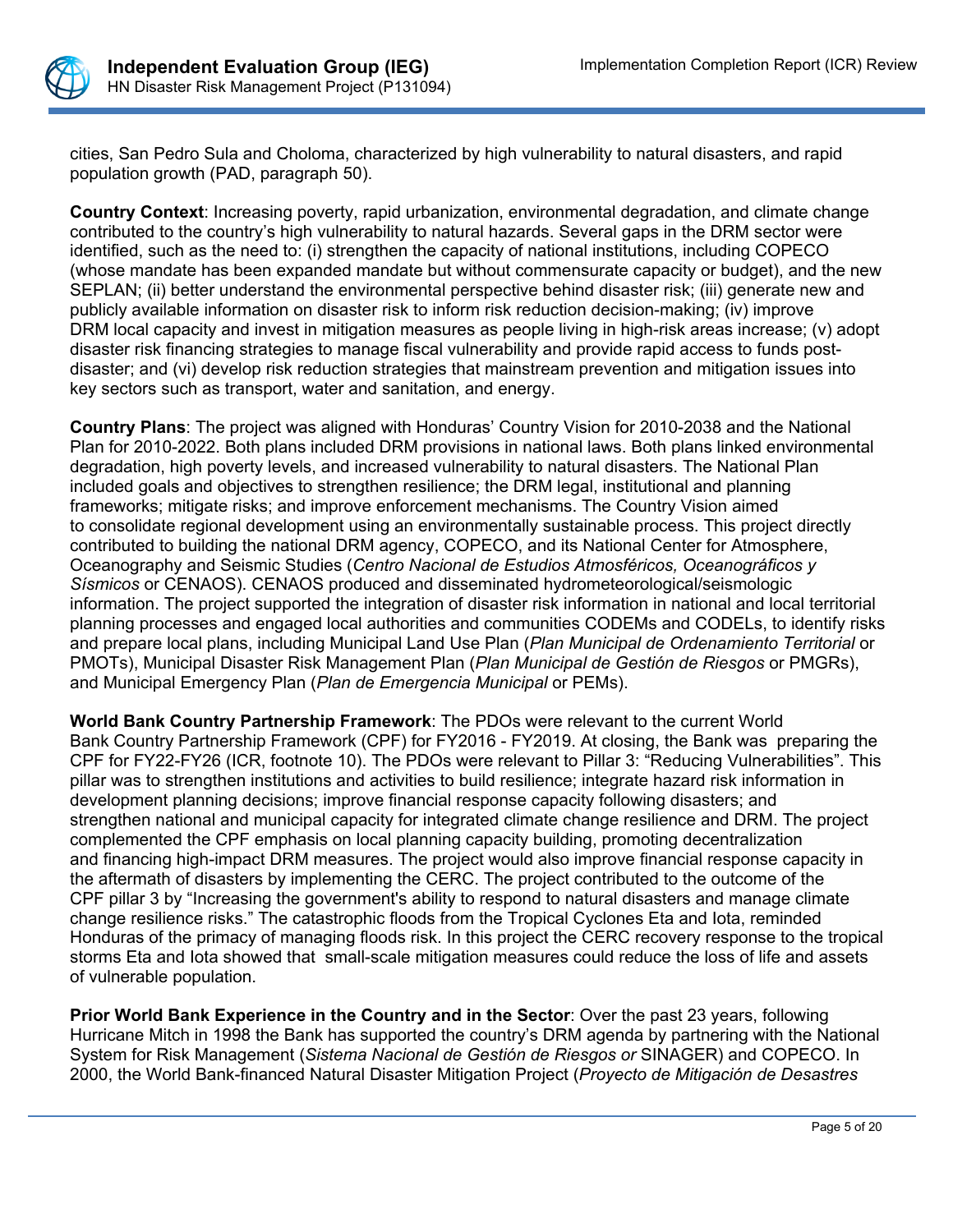

*Naturales*, or PMDN, P064913) and in 2007, provided the project with Additional Financing (P105386) to further reduce disaster risk. The government then requested this follow-on project to address institutional gaps identified by PMDN. This project complemented existing Bank projects that addressed multi-sectoral risks, including climate, crime, violence, poverty, and social exclusion in Honduras. These projects included the Second Land Administration Project (PATH II, P106680), the Barrio-Ciudad Project (P088319), and the Safer Municipalities Project (P130819). The World Bank continues to support COPECO and SINAGER through the first Catastrophe Deferred Drawdown Option (Cat DDO, FY20, P172567, that has a pillar focusing on COPECO), and a second Cat DDO (P177001, currently in preparation, with a pillar on the SINAGER reform, reinforcing COPECO's central role in it). The World Bank also approved the Tropical Cyclones Eta and Iota Emergency Recovery Project (P175977) in FY 2021 for Honduras' response and recovery needs and to strengthen institutional capacity to manage a resilient and inclusive recovery and reconstruction. The Bank has also provided the following technical assistance (TA) over the years: Disaster Risk Financing TA, Urban Resilience and Hydromet TA, Hands-on Implementation Support to the Emergency Recovery Project TA).

The PDOs were pitched at the appropriate level, addressing capacity needs simultaneously at the national and local levels.

Overall, the relevance of the objectives is rated High. The PDOs were highly relevant to both the country's and the Bank's priorities. The PDOs were pitched at an appropriate level although a somewhat timid ambition of the PDOs reflected in the shortcomings in measuring the outcome indicators of the second objective (see Sections 4 Efficacy, and 9 M&E below).

## **Rating**

High

## **4. Achievement of Objectives (Efficacy)**

# **OBJECTIVE 1**

#### **Objective**

To continue strengthening its capacity for integrated disaster risk management at the municipal and national level.

#### **Rationale**

**Theory of Change**: The PAD did not include a Theory of Change (ToC) (ICR, paragraph 8). The Results Framework (PAD, Annex 1) showed the logical causal link between inputs that led to outputs and expected outcomes of the project. The ICR provided a ToC (Figure 1). **Inputs** were to include training, studies, equipment, and software to enhance the capacity of COPECO, SEPLAN / the DGOT and improve risk monitoring and modeling capacity of the Secretary of State for Natural Resources and Environment (*Secretaría de Recursos Naturales y Ambiente, or MiAmbiente*). **Outputs** were to include a communication strategy, a number of staff trained in territorial planning, risk monitoring and modeling, and a grievance redress mechanism (GRM). After the MTR, the third (April 2019) restructuring, the extension increased the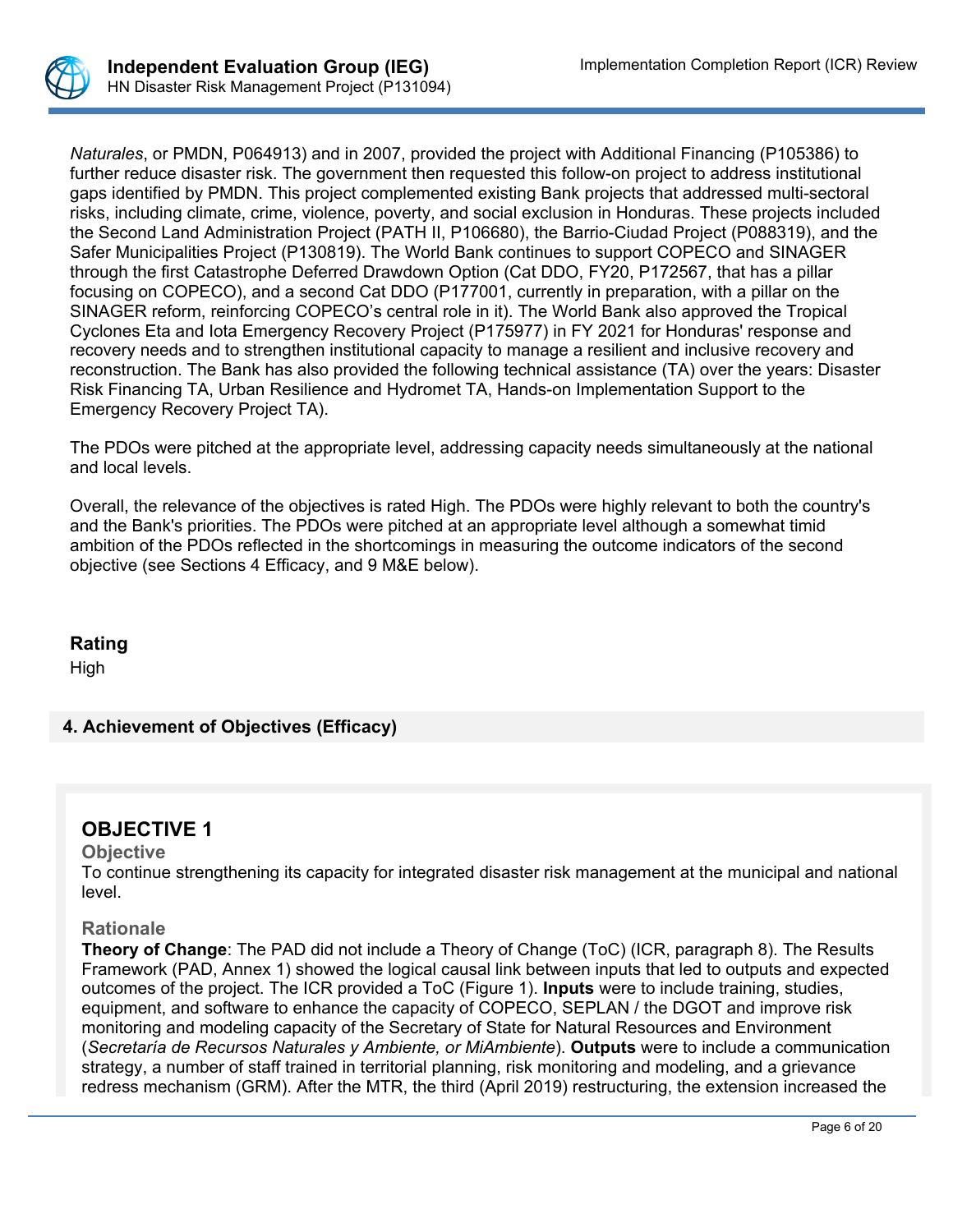

number of municipalities to be reached (ICR, paragraph 23), with the following changes: 1 output was dropped and 3 new outputs were added. The output, "Environmental Management Unit in COPECO" was deleted because its proposed function was now to be implemented under the newly created *MiAmbiente*. The 3 new outputs referred to the number of (i) annual climate and meteorological reports/bulletins issued by the COPECO-CENAOS; (ii) municipalities with new and/or updated municipal planning or management tools; and (iii) community early warning systems strengthened or rehabilitated. Another output was redefined from "seismic" to "hazard monitoring stations collecting and transmitting data" to include not only seismic but hydromet stations. Target values were increased. **Outcomes** were to include a consolidated institutional and policy DRM framework, improved DRM coordination at the national and community level, and increased environmental sustainability. A participatory approach was adopted throughout the project cycle (design, implementation, supervision of the works). The 2019 restructuring made changes to **four** PDO outcome level indicators (see below).

The ToC included the following critical assumptions for the operation to achieve its objectives. These assumptions materialized at implementation.

- Inter-institutional coordination was adequate to strengthen national-level DRM capacities.
- Municipal authorities and communities participated in identifying, prioritizing, and supervising mitigation measures to promote ownership and sustain investments.
- Communities were involved in planning and implementing the operations and maintenance (O&M) of the structural mitigation measures.
- The quality of the structural mitigation works and their impact on risk reduction depended on adequate supervision, design, and construction.
- Municipalities allocated budgets for O&M of the structural mitigation measures.

### **OUTPUTS**:

- 40 priority mitigation measures were implemented (original target 60 but no separate targets for structural or nonstructural measures). A target of 40 structural mitigation measures was adopted at the third (April 2019), restructuring, target achieved). Structural measures refer to physical construction such as bridges, riverbank protection, and/or drainage (ICR, paragraph 16).
- 55 priority nonstructural measures were implemented (target of 20 nonstructural measures was introduced at the third (April 2019) restructuring, target exceeded). These were: (i)) workshops for municipal personnel addressing climate change, gender, DRM, waste management, vetiver grass planting, Indigenous Peoples plans, geographic information systems (GIS), watershed management and resettlement; (ii) films on DRM; (iii) workshops for journalists; (iv) training workshops for the CODELs and CODEMs on DRM and damage assessment; (v) watershed management plans (La Pita-Las Palamas and the Molombo Rivers); (vi) booklets and manuals (Informative Booklet on Climate Change with DRM and Gender Approach, Good practice environmental code for DRM, Operational Manual of the Honduran Builder with a DRM approach; (vii) guidelines (Methodological Guidelines of DRM for teachers, Guide for the Organization of CODELs and CODEMs); (viii) a radio soap opera on DRM; (ix) short DRM films; and (x) DRM video clips. 13 Indigenous Peoples and Afro-Honduran communities hazard atlases were developed and socialized to the Garifuna and Tolupanes communities (ICR, Annex 5, paragraph 47). At the national level, a standard methodology for municipal development and territorial planning was developed and disseminated as targeted.
- Three new output indicators were added during the third (April 2019) restructuring: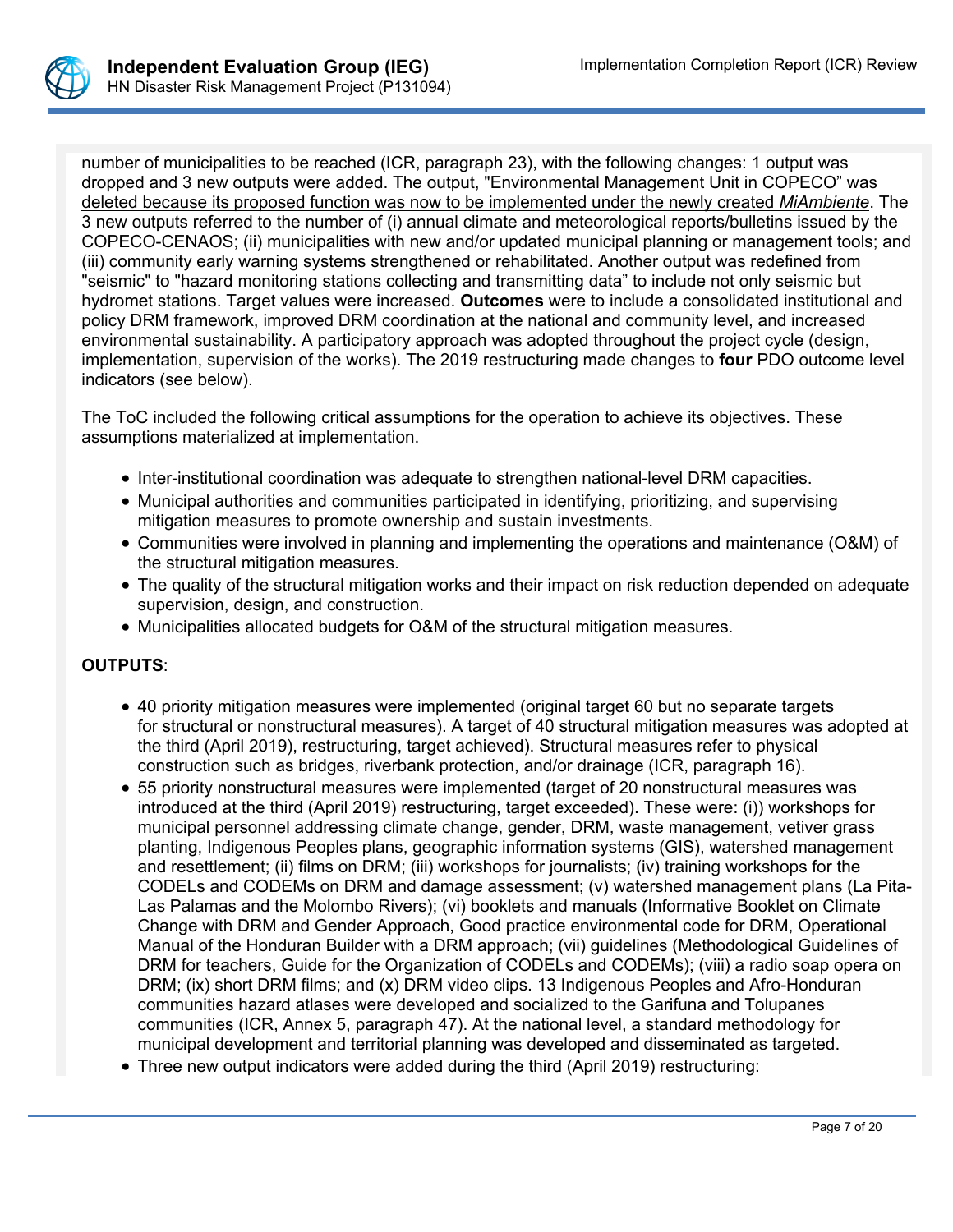

- o COPECO-CENAOS issued 130 (target 40, target exceeded) national level annual climate and meteorological reports or bulletins.
- $\circ$  18 (original target 16, target exceeded) municipalities with new and/or updated municipal plans or management tools with a risk management approach (municipal DRM plans or PMGRs, municipal land use plans or PMOTs, and municipal emergency plans PEMs). After the reorganization of SEPLAN, the land use plans (PMOTs) were now part of the municipal development plans.
- $\circ$  12 (original target 12, target achieved) community early warning systems were strengthened or rehabilitated.
- 42 (original target 100 percent, revised to 42, target achieved) hazard (seismic and hydromet) monitoring stations were collecting and transmitting data.
- 225 (original target 60, revised target 100, target exceeded) functional CODEMs and CODELs were established. Women accounted for 42 percent (original target 35 percent, revised to 40 percent, target exceeded) who were in CODEMs and CODELs management positions.
- At least 96 percent (original target 70 percent, revised to 85 percent, target exceeded) of sampled technical staff from municipalities rate training Satisfactory.
- Database of risk and vulnerability analyses and municipal plans were now publicly available, as targeted.
- 34,448 persons participated in consultative activities during project implementation (no original target at appraisal, revised target of 14,094 persons, target exceeded) of which 14,692 were female participants (target 6,423, target exceeded) and 1,929 were Indigenous or Afro-Honduran people (target 1,000, target exceeded).
- The ICR (paragraph 60) adds that the project temporarily employed 4,571 people (no target) from the municipalities where the mitigation works were implemented.

**OUTCOMES**: Two original outcomes and a new outcome added at the April 2019 restructuring were achieved.

## Outcome 1: National-level DRM capacities strengthened:

- 1,343,780 direct project beneficiaries (original target 850,000 revised to 1,285,000; target **exceeded**) 52 percent were female (target 51 percent, target achieved).
- At least 96 percent of a representative sample of direct beneficiaries, and 93 percent of sampled female beneficiaries, (original target 70 percent, revised to 85 percent, target **exceeded** for both direct and female beneficiaries) were satisfied with COPECO's DRM activities.
- At least 18 municipalities (original target 16, revised target 18, target achieved) adopted DRM (PMGRs) and emergency (PEMs) plans.
- 38 cities (original target 20, target **exceeded**) are reported to have improved livability, sustainability and/or management. The indicator was added during the implementation "to measure the cumulative number of cities or municipalities for which the direct interventions of the project have resulted in improvements in (a) living conditions for residents; (b) financial, economic, environmental, and/or social sustainability of the city; and/or (c) city planning, systems, and governance". The ICR (Annex 5, page 96), however, admits that the degree of improvement is difficult to determine from some indicators. For example, in terms of risk reduction, few measurable targets were set (e.g., reduction of annualized flood damage or people whose risk level was reduced).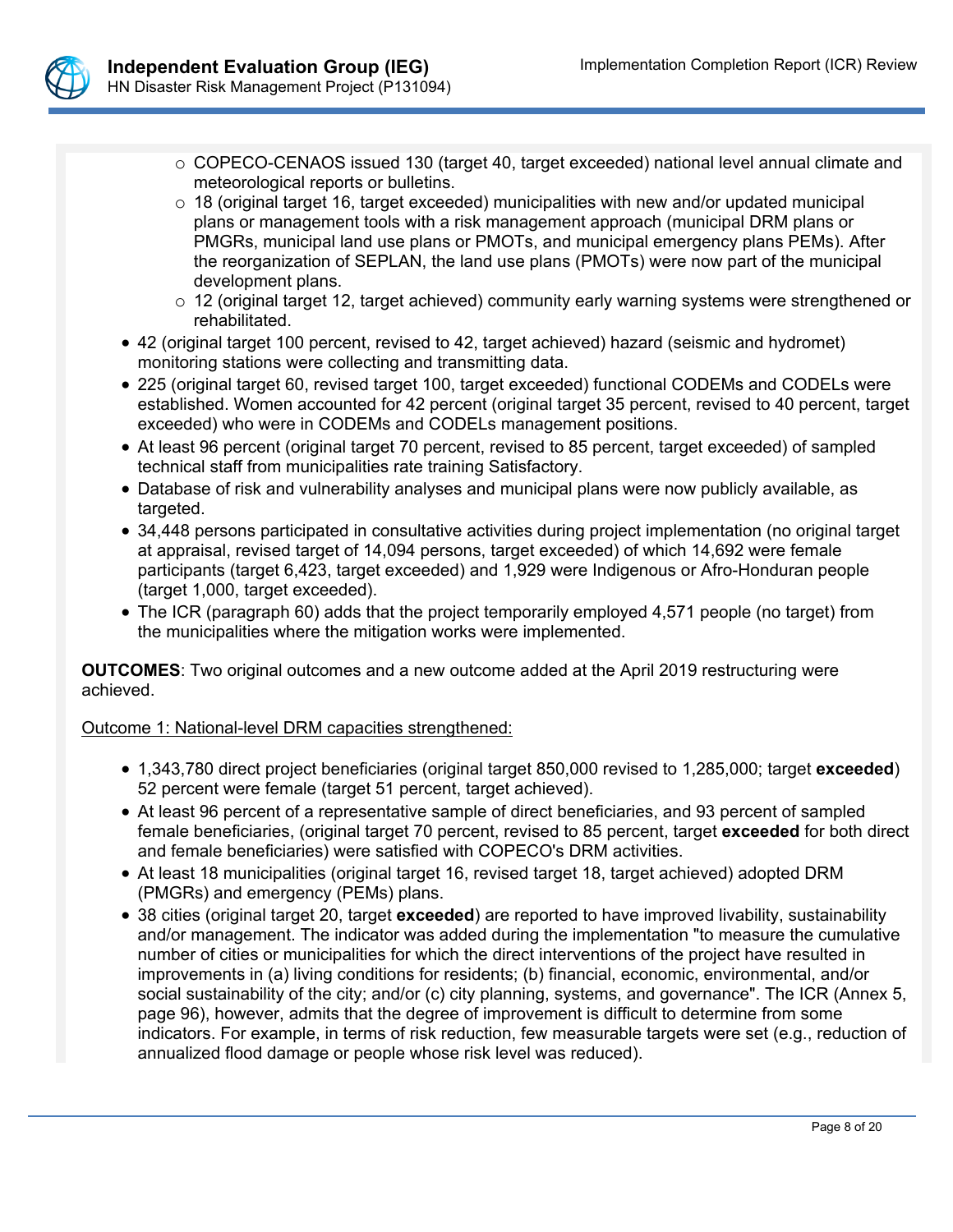

 100 percent (baseline 0, original target 85 percent, revised target 90 percent, target **exceeded**) of a representative sample of mitigation works was independently assessed as technically, economically, and environmentally satisfactory or above. The original indicator was initially intended to assess the works' economic, environmental, and technical "soundness", however it was revised to measure "satisfaction", which significantly lowered its effectiveness as an objective measure and criterion. The ICR (Annex 5, page 84) acknowledges that "the assessment of the design and construction from a technical, economic, and environmental point of view ... was not available"

Outcome 2: Municipal and community-level DRM capacities strengthened:

 18 municipalities adopted PMGRs and PEMs based on a participatory methodology (original target, 16, revised target 18, target achieved) as evidence that municipal and community-level DRM capacities were strengthened. This is an output level indicator. Outcome would have been the impact from implementation of those plans.

Outcome 3: Mitigation measures implemented and functional:

- 38 cities had improved livability, sustainability, and/or management (target 20, target exceeded). Improved livability referred to (a) living conditions for residents; (b) financial, economic, environmental, and/or social sustainability of the city; and/or (c) city planning, systems, and governance. Improved livability, sustainability, and/or management was measured as part of the PMGRs and PEMS that the 38 cities adopted. In these participatory plans, residents and local authorities identified risks and mitigating measures, institutionalized local planning activities, increased the number of local land use plans and DRM regulations. Residents of the most vulnerable areas of El Negrito reported a better understanding of natural hazards, pointed to mitigating risk measures they needed to adopt, and acknowledged the roles of institutional actors who would support them during emergencies (ICR, paragraph 36 and footnote 20). As clarified by the ICR (Annex 5, paragraph 9), however, the degree of improvement was difficult to determine.
- Interviews with beneficiaries reported increased preparedness following Tropical Cyclones Eta and Iota. Residents of historically flooded areas noted that their preparedness and the mitigation works implemented in their municipalities protected their lives and properties with no damages reported.

Overall, the efficacy of the project to achieve this objective - to continue strengthening DRM capacity - is rated substantial, but with some shortcomings. All, target outcome indicators were achieved or exceeded. However, the outcome indicators have limitations discussed above and the evidence largely relies on the perception of risk mitigation measures by the communities, without the assessment of the technical, economic, and environmental criteria or soundness as originally envisaged. The objective - to continue strengthening capacity - did not have sufficient indicators to address the outcome of the strengthening capacity interventions. Some outcomes were described particularly the outcome of the plans implemented, but without targets and not monitored, considering an 8.5- year project implementation period.

**Rating Substantial**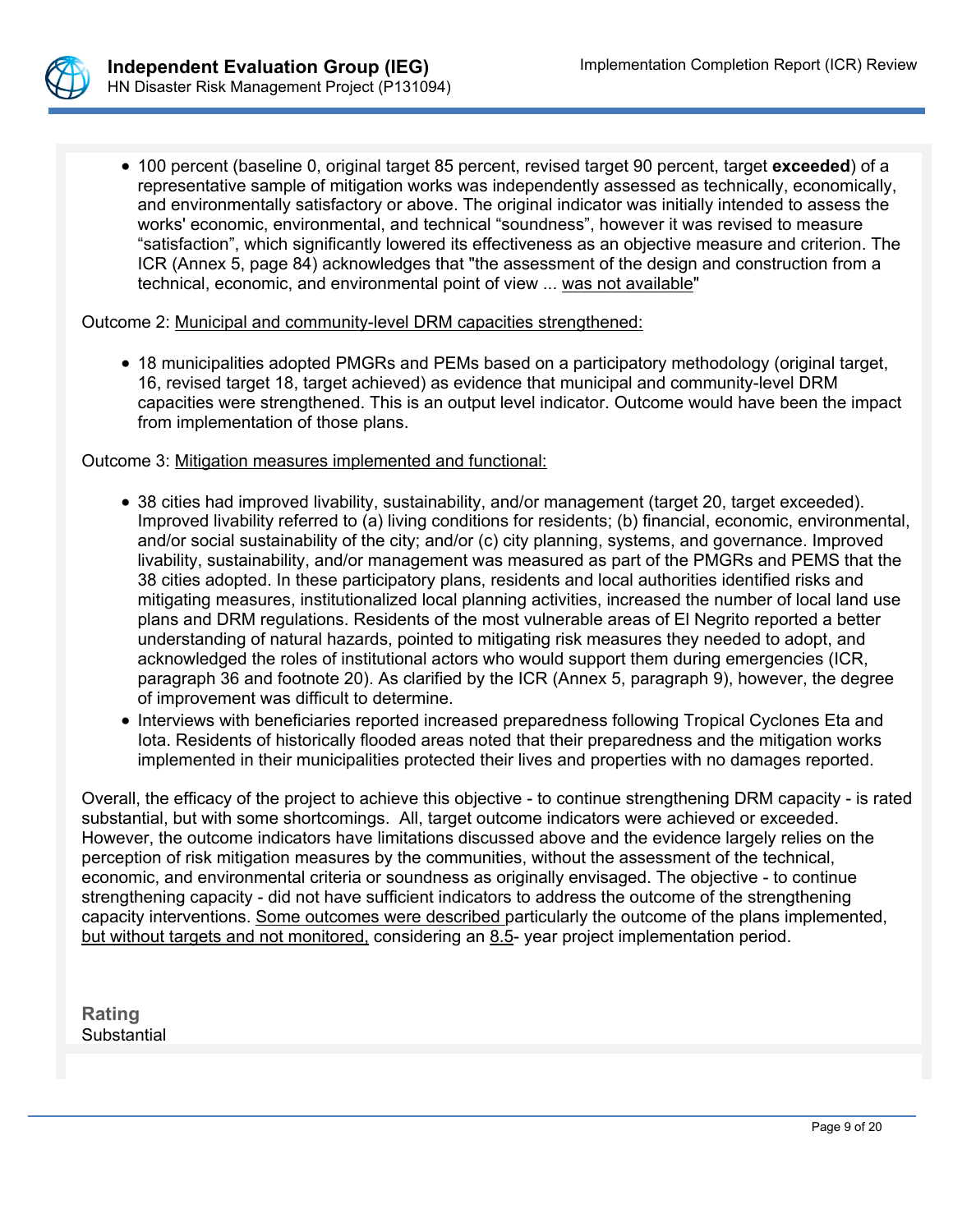

# **OBJECTIVE 2**

**Objective** To improve its capacity to respond promptly and effectively to an eligible emergency.

## **Rationale**

**Theory of Change**: The logical causal relationship among the inputs leading to an effective response to an eligible emergency was embodied in the CERC Emergency Action Plan (EAP). Response to COVID-19 triggered the first CERC. In November 2020, the Eta and Iota Tropical Cyclones destroyed 90 percent of the health centers making the scope of the first CERC obsolete and were cancelled. On May 3, 2021, the government triggered a new CERC to address the impact of the storms and updated the EAP. **Inputs** were to include an agreed upon emergency that would trigger CERC; a CERC specific Operation Manual to outline financial management, procurement, safeguard, and other implementation arrangements (PAD, paragraph 28). Once triggered, the Operation Manual would be updated, an Emergency Action Plan (EAP) was to be prepared. The government would request to disburse the remaining unallocated funds. For its part, the Bank would issue its No Objection and disburse CERC funds. **Outputs** were to include a government declaration of an emergency to trigger CERC, an updated Operation Manual, an Emergency Action Plan, and a request for CERC disbursement. Outputs also included the equipment and goods used for the COVID-19 health emergency response (June 2020) and a revised EAP in May 2021. **Outcome** was to be the release and use of CERC funds to supplement the government's response to an emergency (COVID-19 pandemic, and and Tropical Cyclones Eta and Iota.

- The CERC Operations Manual was updated on March 15, 2020. The Bank issued its No Objection on March 25, 2020. The Ministry of Health (*Secretaría de Salud* or SESAL), COPECO and the Ministry of Finance (*Secretaría de Finanzas* or SEFIN) jointly prepared the Emergency Action Plan (EAP) on May 8, 2020. The government requested the release of US\$533,124 in uncommitted funds on May 14, 2020 to supplement the country's COVID-19 pandemic response. The Bank received this request on May 25, 2020 and disbursed CERC funds on June 2, 2020.
- When CERC was first triggered in June 2020, a new output indicator was added: "COPECO support to 12 OSIs and UAMs (target 8, target exceeded). Because the storms in November 2020 delayed and damaged the refurbishment works of the 12 selected UAMs and OSIs under the June 2020 CERC (ICR, paragraph 26). The scope of the EAP was cancelled. CERC was triggered a second time in May 2021 to address the impact of the storms. The EAP was revised. The Bank approved the activation of the CERC on May 11, 2021, to assign uncommitted funds to finance immediate recovery activities to address the compound impacts of tropical cyclones Eta and Iota (US\$432,929) and redirect the COVID-19 pandemic response (US\$100,108).

The improved government's capacity to respond promptly and effectively to an eligible emergency was measured through a rapid availability of CERC funds- that were disbursed within three weeks (exceeding the targeted four weeks) to finance recovery needs. This is a process and not an outcome indicator. However, as most of the funds were re-allocated to other project activities, and the objective was related to capacity strengthening in disaster risk management, the results under PDO2 are interconnected with PDO1 above.

**Rating Substantial**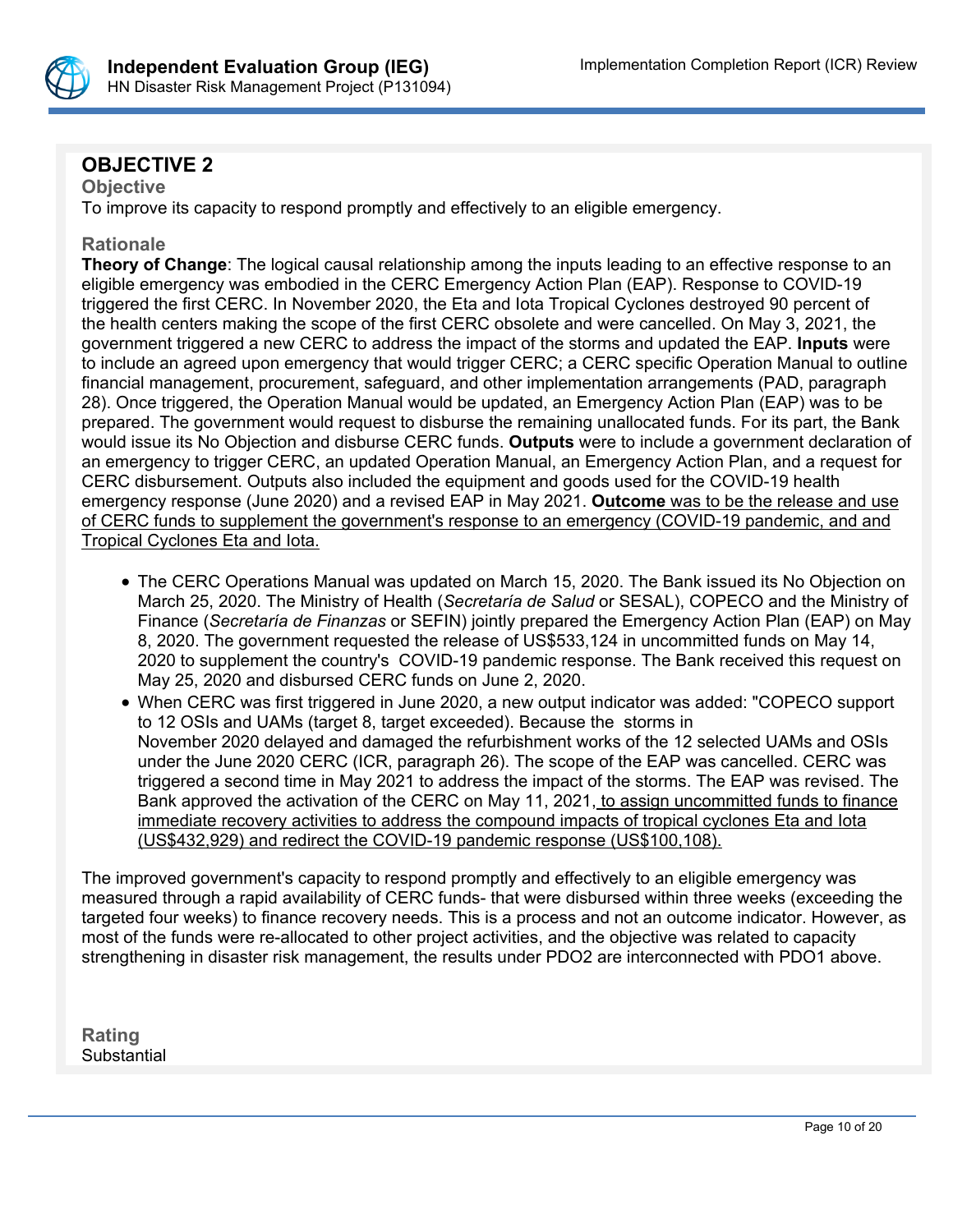

# **OVERALL EFFICACY**

#### **Rationale**

The overall efficacy of the project to achieve its objectives is rated Substantial with minor shortcomings. All six outcome indicators were achieved. All 15 output indicators were achieved or exceeded. The efficacy of the project to achieve both the first and second objectives is rated Substantial with minor shortcomings. The values of the outcome indicators were supported by the 2020 Project Evaluation (see Section 9 M&E Implementation below). The study surveyed 1,000 beneficiary households and 260 members of CODEMs, CODELs and co-executing agencies in the project area (ICR, paragraph 78). The study was used to support the efficacy of the project to achieve its objectives and project efficiency. Annexes 4 and 5 detailed the results including short- and long-term effects of DRM measures.

The tropical storms Eta and Iota in November 2020 measured in real terms the improvement in the country's disaster management capacities without specific indicators in the results framework to capture these, e.g., low number of fatalities (99 in Honduras). COPECO planning and support at the local level were reportedly an improved response during the 2020 hurricane season (but no data to compare timely response). The forty structural mitigation measures avoided significant losses (reported as qualitative only, ICR, paragraph 40). Some life-saving overall improvement in emergency preparedness and response could be reasonably attributed to the project interventions.

## **Overall Efficacy Rating**

**Substantial** 

## **5. Efficiency**

**Economic Efficiency**: At appraisal, the following economic and financial analyses were conducted: (i) a cost benefit using a "with" and "without the project" scenarios; (ii) financial sustainability analysis; and (iii) fiscal impact analysis (PAD, Annex 8, paragraph 2). The analyses used costs and benefits associated only with the disaster risk mitigation measures such as measurable strengthened capacities at the national and municipal levels; and mitigation investments using a sample of 18 types of structural mitigation works. The financial analysis used the average municipal budget and the average costs of the new mitigation works. The fiscal analysis estimated the average maintenance costs of the mitigation works and its impact on average municipal budgets. Using a 10 percent opportunity cost of capital, the Net Present Value (NPV) was estimated at US\$1.89 million, benefits at US\$10.77 million and costs at US\$7.9 million. The Internal Rate of Return (IRR) was estimated at 12.89 percent.

At closing, the report used the same ex-ante methodology including (i) 10 percent opportunity cost of capital; and (ii) costs and benefits over a 25-year return period for the structural mitigation works. Using actual outputs, costs, and estimates of the likely impact of the forty (40) structural mitigation measures built, the NPV was estimated at US\$ 3.4 million with an IRR of 21 percent. Costs reached US\$8.5 million, benefits at US\$19.3 million, a benefit/cost ratio of 1.21. Sensitivity analysis used 2 scenarios of costs and benefits. The first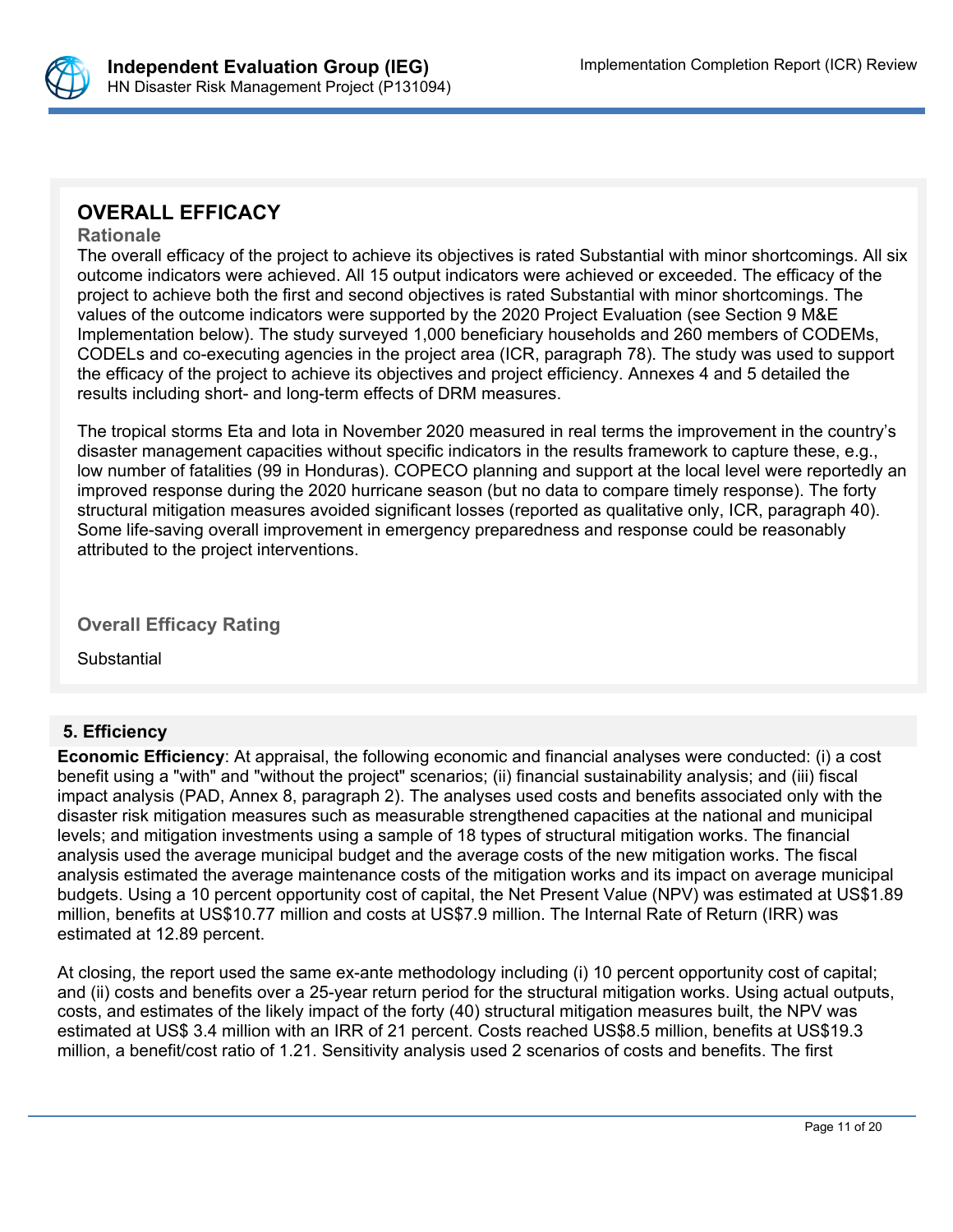

scenario reduced benefits by 20%; the second increased costs by 20%. Results showed sensitivity to decreases in benefit than increases in costs.

**Administrative and operational Efficiency**: The project underwent five restructurings, cancelled US\$4 Million from the CERC allocation, and extended the closing date three times for a total of 26 months. The extension allowed the achievement of the PDO outcome and output Indicators with reduced resources. Early implementation delays were attributed to government commitment. First, lack of Government budget allocation significantly limited disbursements in the first three years of implementation. Second, political turmoil and social unrest following the 2017 presidential elections affected the implementation of activities in the project area (see Section 10 Other Issues, (b) Fiduciary Compliance below).

The Credit originally allocated US\$10.0 million for CERC. During implementation, the CERC allocation was reduced to zero in two steps: first, by canceling US\$4.0 million in April 2014 and second, by reallocating the remaining amount to other project activities in the April 2019 restructuring. CERC was triggered twice - first in May 2020, to supplement the government response to the COVID-19 pandemic (the nationwide curfew caused several delays in the construction of the structural mitigation measures), and second, on May 3, 2021 to fund eligible response activities following the tropical cyclones. CERC was triggered in both cases, and funds released within three weeks (ICR, paragraph 45).

Although the project was implemented over a longer period than originally planned (26 months), the project achieved a higher internal rate of return than estimated at appraisal. The ERRs noted below refer to the structural mitigation works allocation - US\$13.05 million of US\$30 million at appraisal and US\$11.76 million of US\$23.72 million at closing.

## **Efficiency Rating**

### Substantial

a. If available, enter the Economic Rate of Return (ERR) and/or Financial Rate of Return (FRR) at appraisal and the re-estimated value at evaluation:

|                     | <b>Rate Available?</b> | Point value (%) | <i>*Coverage/Scope (%)</i>     |
|---------------------|------------------------|-----------------|--------------------------------|
| Appraisal           |                        | 12.89           | 43.50<br>$\Box$ Not Applicable |
| <b>ICR Estimate</b> |                        | 21.00           | 49.60<br>$\Box$ Not Applicable |

\* Refers to percent of total project cost for which ERR/FRR was calculated.

#### **6. Outcome**

The relevance of objectives is rated High. The efficacy of the project to achieve the first and second objective is rated Substantial with minor shortcomings. Operational inefficiencies did not detract from the economic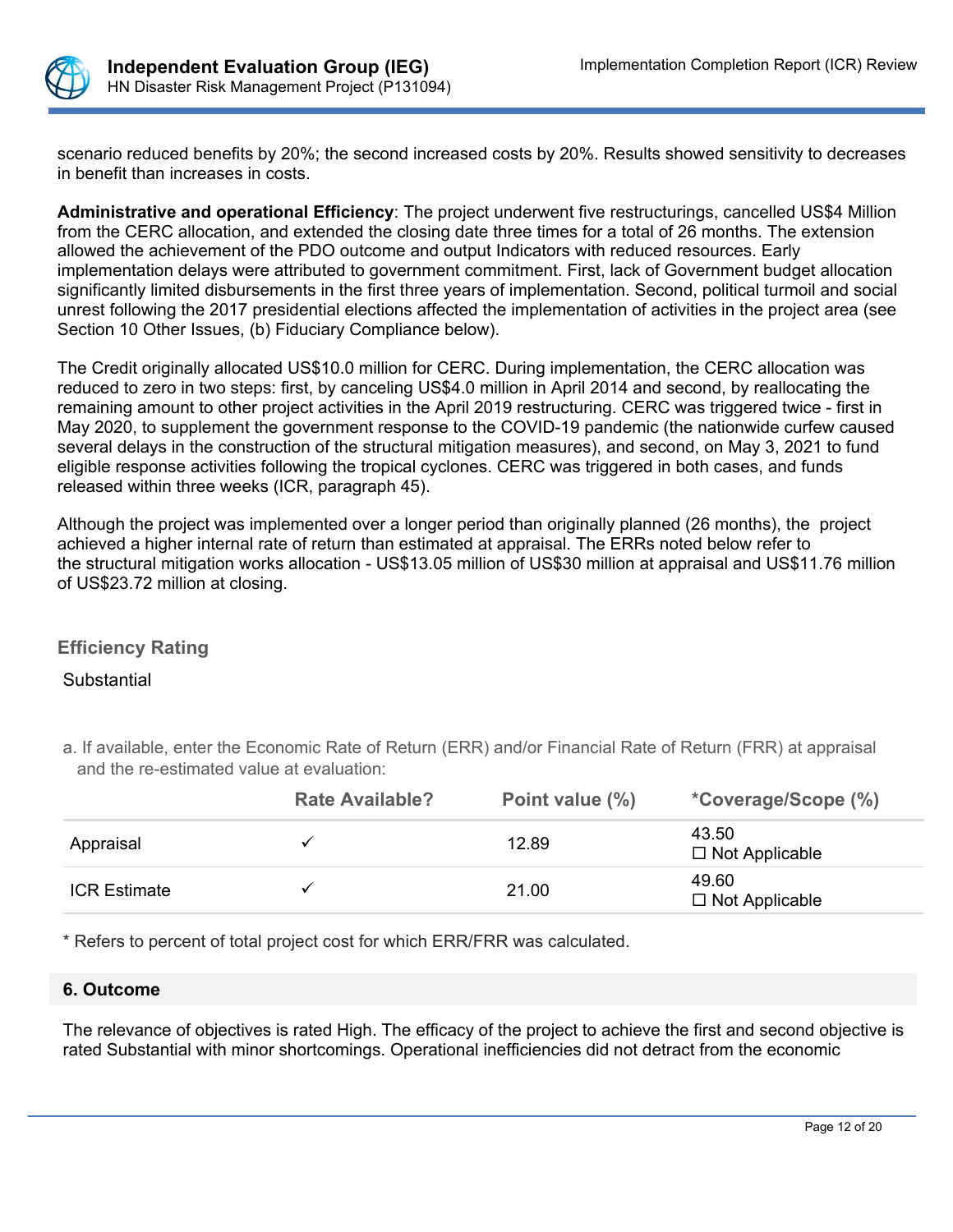

efficiency of the structural works implemented. The outcome of the project to achieve its objectives is rated Satisfactory.

**a. Outcome Rating Satisfactory** 

### **7. Risk to Development Outcome**

The ICR identified the following risks to the development outcomes (paragraphs 95-96). IEG added the impact of the war in Ukraine in the economic risk below:

- **Government commitment:** This is a low risk. The government has demonstrated its commitment to DRM evident in its country plans and development strategies (see Section 3 Relevance of Objectives above). The increased capacity at both the national and local levels and the close interinstitutional collaboration and coordination facilitated by this project would likely sustain the institutional outcomes of the project interventions.
- **Municipal government ownership risk:** This is a high risk. The completed structural mitigation works require budgetary commitments from municipalities for its continued operations and maintenance (O&M). There is no evidence that municipal budgets have taken the maintenance of completed structural mitigation measures on board. Issues remain about the long-term role of municipalities in DRM although the municipal institutions, CODEMs and CODELs linked to the implementation of structural mitigation works showed an impact on capacity to respond and community empowerment. In interviews, leaders of CODELs indicated that they maintained the structural mitigation measures in their communities because municipalities were not providing O&M support. Absent allocations for O&M of these work in municipal budgets and continuing support to CODEMs and CODELs jeopardizes the sustainability of the mitigation works.
- **Institutional Support.** This is a moderate risk. COPECO requires adequate government resources to continue to strengthen the integrated disaster risk management capacity at the municipal and national levels.

#### IEG added the following risk.

 **Economic Risk:** This is a high risk. The continuing COVID 19 pandemic and the war in Ukraine and its impact on increasing oil prices pose high risks to the outcome of this project. In March 2020, the COVID-19 pandemic weakened Honduras economic growth. Nationwide restrictions in movement caused construction delays. The war in Ukraine has global reach and its impact will be evident in the prices of commodities affected by rising prices of oil and gas.

#### **8. Assessment of Bank Performance**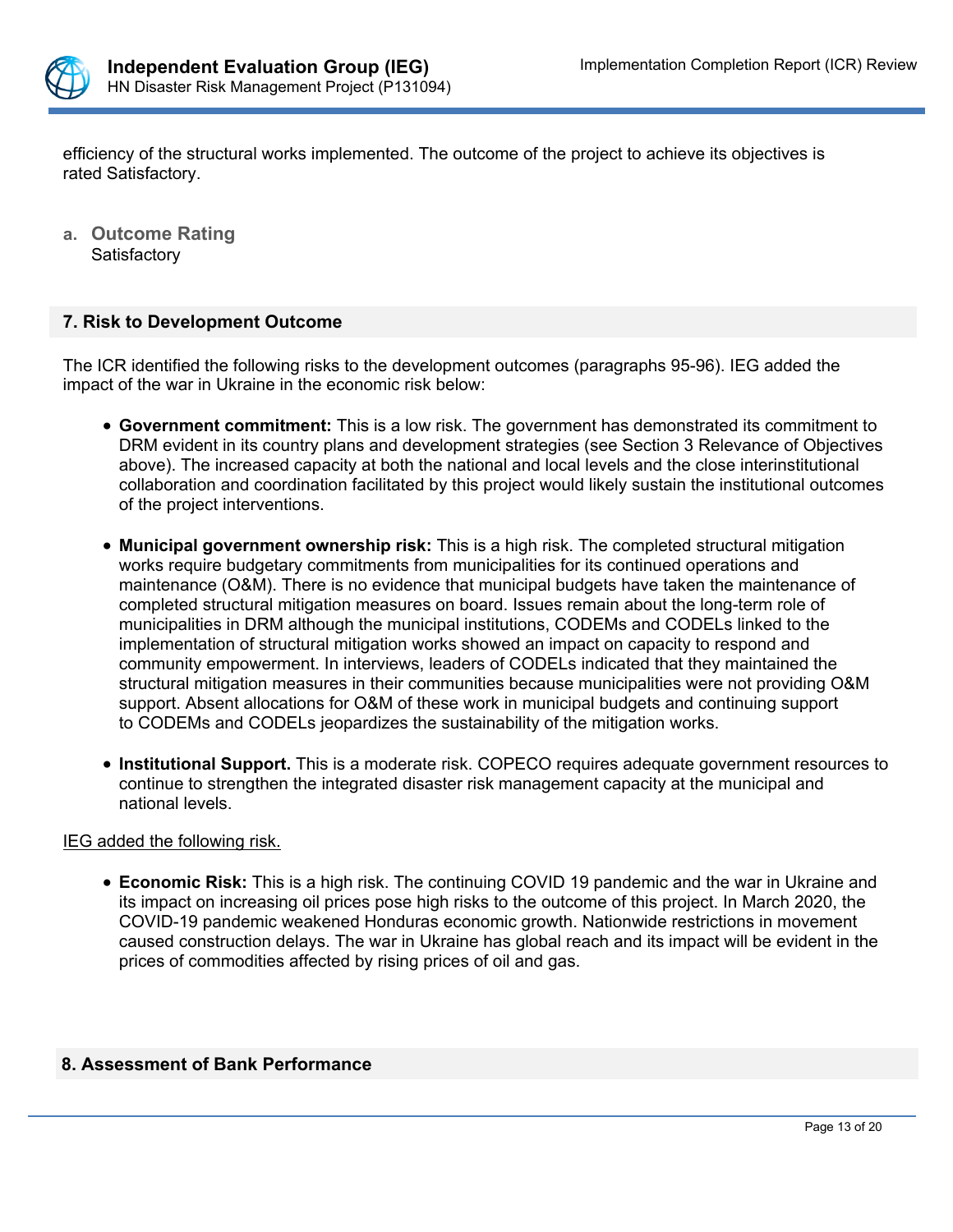

**a. Quality-at-Entry**

The project was a follow-on to the Bank-funded PMDN and benefited from the long-standing partnership between the country and the Bank on DRM. The government's commitment to DRM was embodied in its strategy for reducing vulnerabilities, promoting inclusive growth, and reducing poverty. The Bank's PMDN task team helped prepare this project. Design adopted the following lessons from PMDN (i) a participatory methodology to engage municipalities and the community in territorial planning and DRM; (ii) implementing small scale, structural measures with high impact in mitigating loss of lives and properties in at-risk municipalities; (iii) establishing clear lines of accountability and resource management; and (iv) the value of reliable monitoring and evaluation (M&E), sound economic analysis, and lessons to prioritize DRM on limited budgets and competing priorities (PAD, paragraph 31). Lessons from the Bank's DRM experience, good global practices, emerging DRM technological advances and innovations, and international standards on DRM and territorial planning also informed design.

The Bank selected the implementing agency, COPECO as meeting minimum fiduciary requirements after the agency implemented the PMDN and the Inter-American Development Bank (IDB) financed Disaster Risk Prevention and Mitigation Project (MITIGAR) and signaled a readiness to implement. Design, implementation, and works supervision adopted the participatory approach throughout the project cycle. Activities were customized for specific groups such as women and Indigenous Peoples to gain legitimacy of interventions with this cohort. At entry, the team assessed substantial implementation risk and initial delays proved this assessment to be correct.

The ICR acknowledged that M&E lacked appropriate data collection methods, which led to underutilized M&E data for project management, and limited the ability for timely reporting (see Section 9 M&E design and implementation below). However, the MTR addressed this shortcoming.

Overall, the quality at entry is rated Satisfactory with minor shortcomings in the lack of sufficient indicators to be supported by data in M&E design to capture the impact of the project interventions in improved capacity to respond to emergencies (see Section 4 Efficacy above and Section 9 M&E design below).

**Quality-at-Entry Rating Satisfactory** 

## **b.Quality of supervision**

The Bank team was led by four Task Team Leaders (TTLs) in the conduct of 50 supervision missions and 16 videoconferences over the 8.5-year implementation period. Part of the Bank task team were in the country, coordinated with the Country Office, and worked closely with the implementing agency and coexecuting agencies. The presence in country also helped deliver technical and operational advice in a timely manner and closely follow up on issues as these emerge to reduce implementation challenges. There were specialized technical and operational support to the Project Implementation Unit to manage environmental and social, and fiduciary risks (see Section 10, Other Issues below). After the last in-country mission on January 2020, and during the COVID-19 pandemic, the Bank team conducted virtual meetings to support the country counterparts.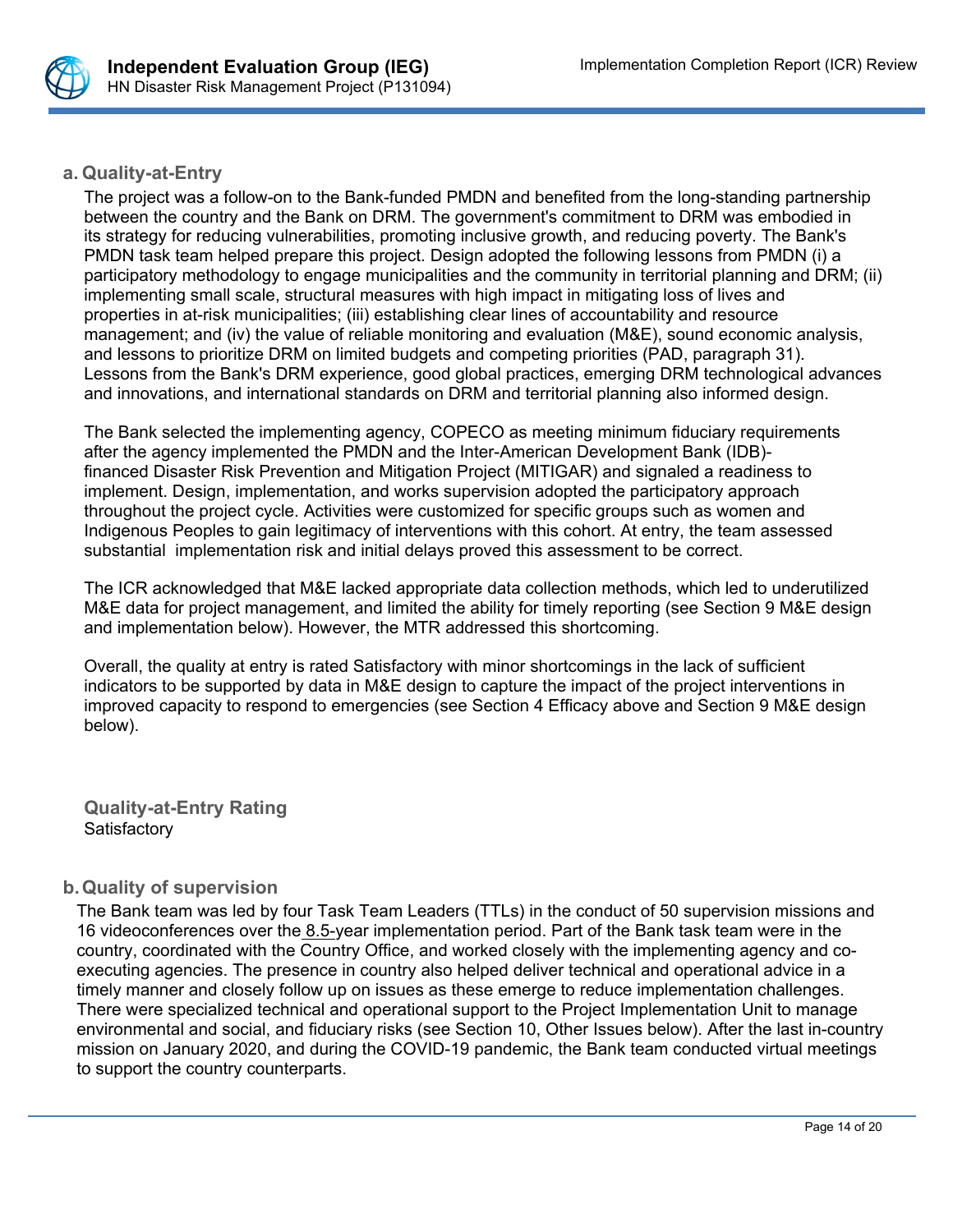

In May 2019, the Bank M&E specialists helped structure a methodology for measuring indicators to address the design shortcoming at entry (ICR, paragraph 80). The MTR was conducted as planned. After the MTR, issues affecting implementation were adequately handled. Communities were enjoined to use a gender lens in its participatory approach and consistency with the Indigenous Peoples and Afro Descendant communities' culture and priorities. Workshops were held to understand guidelines and processes for accessing CERC; with technical advice on measuring the economic, social, and environmental impacts of the project, address the challenges of gathering data for baseline, MTR, and final evaluation studies; and technical expertise to strengthen risk management capacities at the municipal and community levels. The team demonstrated a proactive approach to implementation challenges such as ensuring that the project had sufficient funds to close the project satisfactorily.

Overall, the quality of supervision is rated Satisfactory. There were operational inefficiencies encountered evident in the extension of the project but these were addressed in a timely manner.

**Quality of Supervision Rating Satisfactory** 

**Overall Bank Performance Rating Satisfactory** 

## **9. M&E Design, Implementation, & Utilization**

#### **a. M&E Design**

The project's objectives were broadly defined "to continue strengthening" because of the follow-on nature of the project. According to the PAD, the implementing agency was to implement M&E through bi-annual progress reports on project performance, including physical and financial progress and provide periodic information on 11 intermediate results and progress toward 5 PDO level outcome indicators represented in the project's results framework (PAD, Annex 1). These indicators were largely adequate but had room for improvement. For example, POD1 outcome indicator of satisfaction with project activities did not sufficiently demonstrate the progress on strengthening capacity for integrated disaster risk management at the national level. Overall, the benchmark between the past performance and the improved capacity as a result of the project was not sufficiently established and clear. The revision of the PDO indicator on the technical, economical, and environmental "soundness" of mitigation measures to the perception of "satisfactory or above" weakened the indicator. Flood risk perceptions may reflect a false sense of security of the beneficiaries and need to be supplemented by technical assessments. Lastly, in the outcome for emergency response, the time taken to disburse funds was a process indicator and not an outcome level indicator. Perhaps how rapid release of funds addressed the speed of recovery would have better reflected the impact of the CERC.

Participating municipalities and other agencies were to provide supporting information. The credit was to finance baseline data to assess social, environmental and economic (including gender differentiated) impacts of key activities. Indicators and impacts were to be assessed independently at midterm and for the final evaluation of the project (PAD, paragraph 37). The ICR acknowledged a shortcoming in M&E design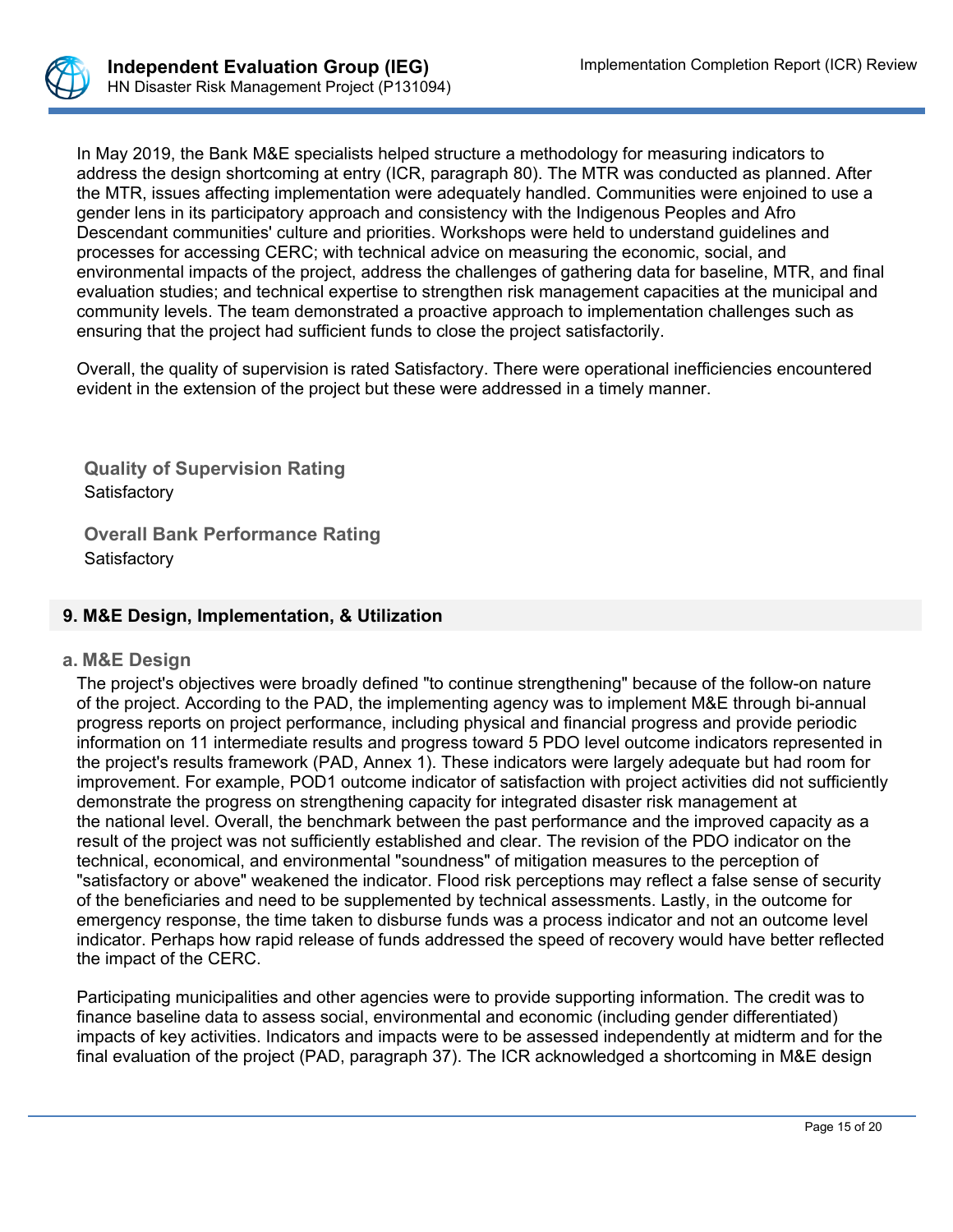

in the lack of method for collecting data to monitor and evaluate the indicators of the Results Framework (ICR, paragraph 64). This was addressed at implementation (see below).

### **b. M&E Implementation**

COPECO implemented the M&E system. Baseline data for project impact, mid-term evaluation, and final evaluation were completed as designed. The ICR reported no changes from the baselines at appraisal or during the April 2019 and June 2020 restructurings. Several analyses were carried out to assess the project results (ICR, Annex 5). At MTR and closing, consultants completed the following assessments: (i) technical, economic, and environmental evaluation of the structural mitigation measures; (ii) economic and financial analysis; (iii) social audits; (iv) emergency drills; (v) quantity evaluation and database; and (vi) consolidated evaluations (ICR, paragraph 78).

In May 2019, with Bank M&E specialists, the Project Implementation Unit prepared an Action Plan, an M&E Plan, and designed a methodology to measure each indicator and monitor progress quarterly using an Indicator Measurement Fact Sheet. In the June 2020 project restructuring, one intermediate indicator was added to the Results Framework to monitor the CERC. The PIU implemented this methodology from June 2019 until project closing (ICR, paragraph 72). In 2020, the final evaluation assessed the efficacy of the project to achieve its objectives with 1,100 project beneficiary households and 260 members of CODELs, CODEMs, and co-executing agencies participating in the survey. The study assessed the planning, decision-making, and implementation actions to address vulnerabilities in development processes and if these actions prevented or reduced the impact of a potentially destructive phenomenon from causing damage or severe disruptions to people's lives, livelihoods, and ecosystems territories (including counterfactuals). The studies included information about DRM's short and long-term effects on households' main assets (ICR, Annexes 4 and 5). M&E implementation and project evaluation focused on data integration using Microsoft Excel database.

A detailed assessment quantifying risks reduced from the mitigation works could not be carried out because of a lack of a detailed risk assessment using before/after scenarios.

### **c. M&E Utilization**

Data generated by the M&E system eventually informed project progress, the MTR and the final evaluation. According to the ICR (paragraph 64), early reliance on the M&E data for project management proved inadequate and the limited ability to report in a timely fashion were noted. The project was approved in December 2012, however the M&E changes were made in 2019 (see above). After 2019, M&E data informed project management and decision-making. M&E reports informed agencies about DRM in the municipalities, communities, CODELS, and CODEMs. In the April 2019 restructuring, the target values were increased to reflect the scaled-up activities.

On balance the M&E quality is rated Substantial. Not all the indicators were rectified during implementation to better capture the progress on capacity strengthening for integrated disaster risk management, and some were simplified or weakened (i.e., the technical, economical, and environmental "soundness" of mitigation measures was replaced for "satisfactory or above'). However,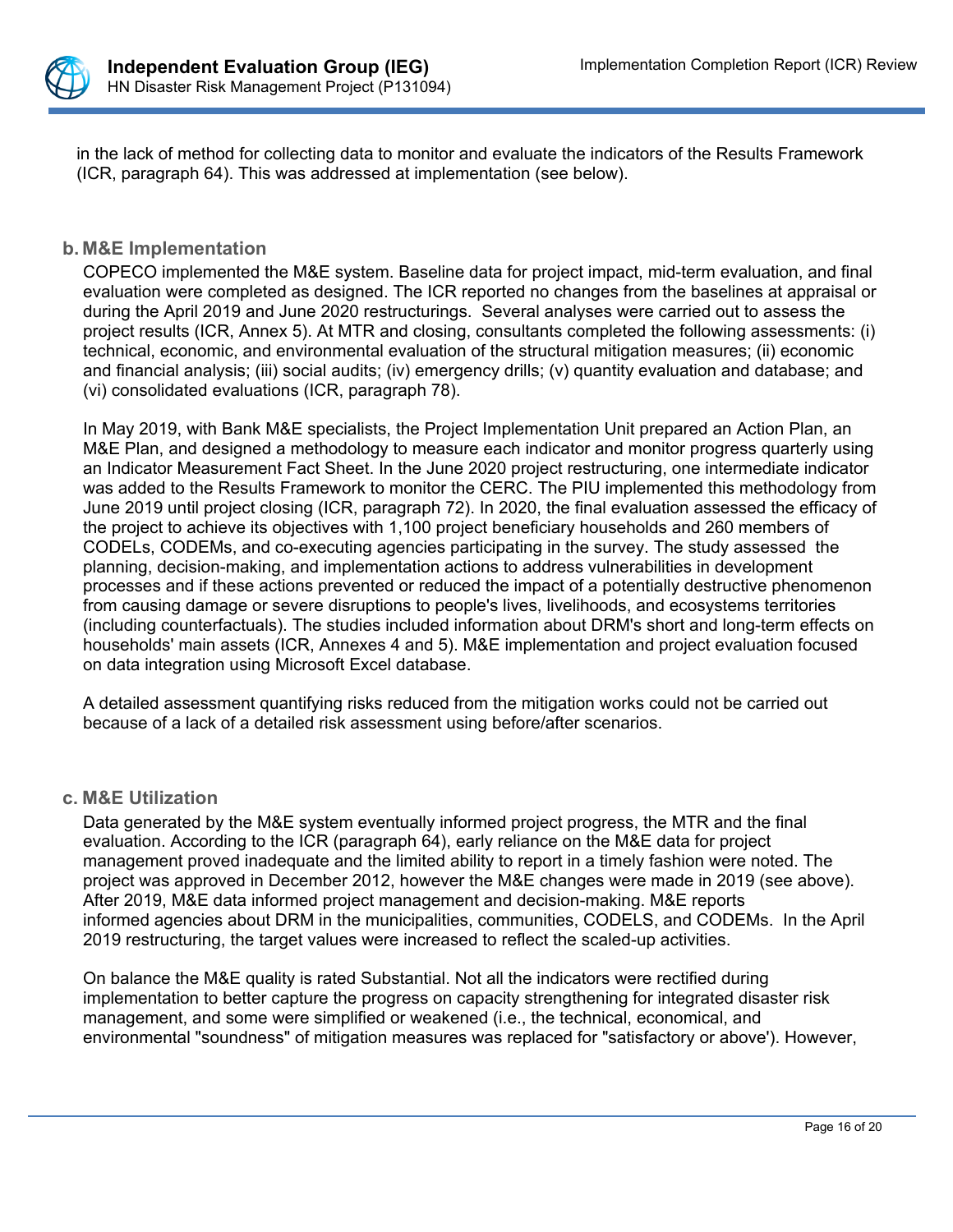

several reports and assessments were carried out to understand and measure the achievement of the project development objectives, with an adequate level of detail and analytical findings.

**M&E Quality Rating Substantial** 

### **10. Other Issues**

#### **a. Safeguards**

**Environmental Safeguards**: The project was categorized as "B" for environmental assessment purposes and triggered the following safeguards: Environmental Assessment (OP 4.01), Natural Habitats (OP 4.04), Physical Cultural Resources (OP 4.11), and Forests (OP 4.36). An Environmental and Social Management Framework (ESMF) was disclosed in the country's and the Bank's websites on October 17, 2012. The structural mitigation measures or works completed before 2019 complied with the applicable national legislation but the reports did not include performance of the reported activities or compliance with the ESMF (ICR p. 82). The ESMF was updated in 2019 to include environmental and occupational safety aspects not originally considered and was redisclosed in January 2020. Following the MTR, closer supervision of the contractors was carried out and compliance with the ESMF requirements were documented more efficiently. The Bank's Operations Portal noted that the project complied with all safeguards.

The ICR did not include any description of implementation of Natural Habitats (OP 4.04) and Forests (OP 4.36). The Bank team confirmed on June 8, 2022 that the project complied with these safeguards.

**Social Safeguards**: The exact locations of the project were to be determined during implementation. The project triggered social safeguards for Indigenous Peoples (OP/BP 4.10) and Involuntary Resettlement (OP/BP 4.12). A Resettlement Action Plan (RAP) was prepared. A Grievance Redress Mechanism was specified in component 1 of the project. According to the Bank's Operations Portal, in the last virtual implementation mission of February 2021, the GRM results were disaggregated by year and cumulative, by gender, municipality, type of grievance (complaint, query, or request), means of communication (Website, Phone calls, messages from the WhatsApp application and onsite visits); and status (received, attended, and resolved) from 2013 to 2021. Most cases were entered through the WhatsApp application. The average resolution time per case is 1.5 days. From 2013 to 2021, 151 cases were received (41% from men and 59% from women), and all were resolved. After the MTR, COPECO implemented the social management system to improve community participation, ownership of mitigation works, and management of grievances by establishing dialogue with the national indigenous community's organization (CONPAH), conducting workshops with Indigenous Tolupan and Afro Descendant Garifuna communities to identify risks and systematize traditional practices and knowledge in risk prevention and response. The delays in implementing these activities between June 2017 and October 2018 rated compliance with the safeguards OP/BPs 4.10 and 4.12 as Moderately Satisfactory, leading to an overall safeguards rating of Moderately Satisfactory for that period. Evidence of progress upgraded this rating to Satisfactory until project closure (ICR, paragraph 85). The Resettlement Policy Framework was reviewed to ensure impacts, compensation, and documentation processes were in compliance. Training was provided to municipalities on international standards and tools for resettlement.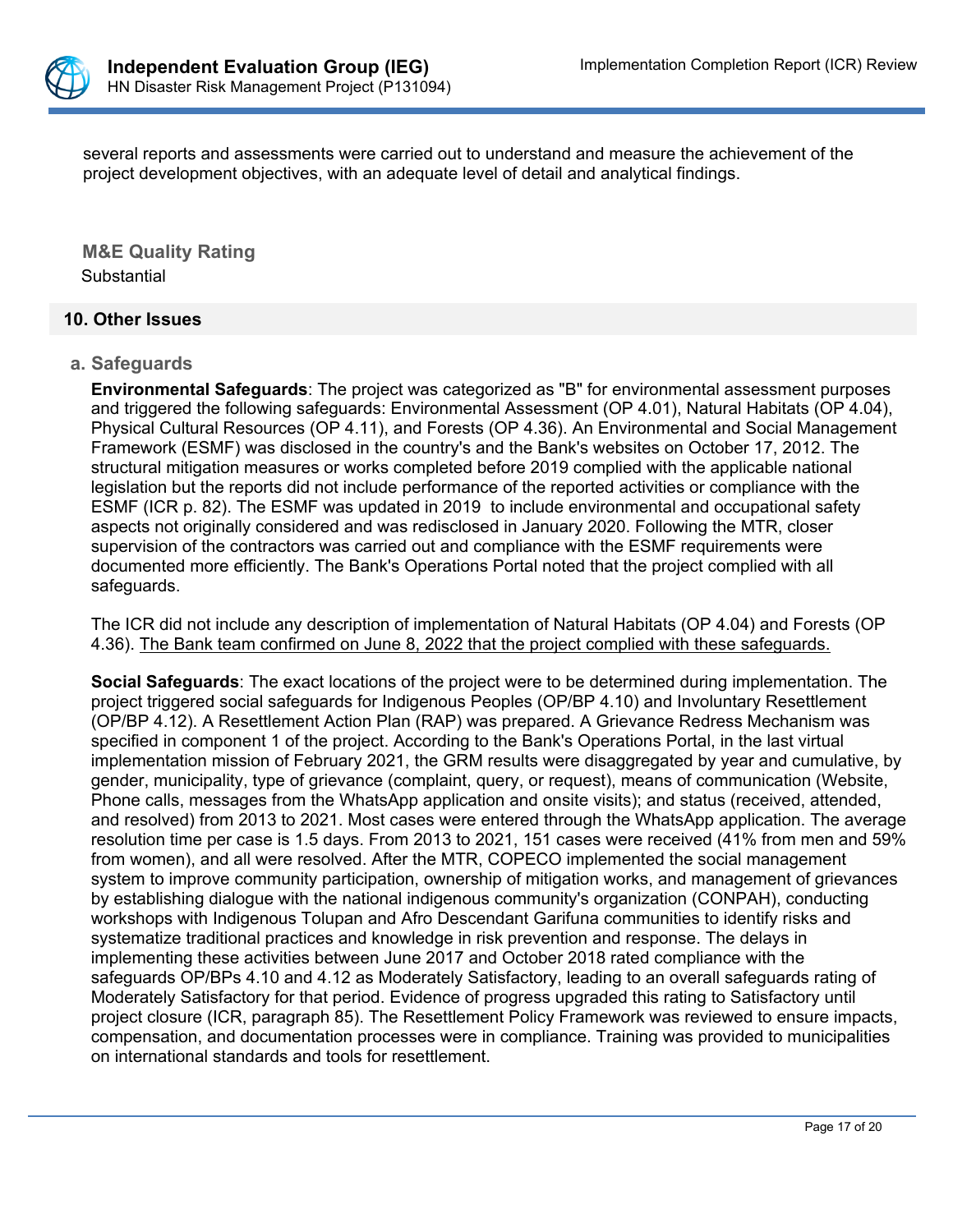

The CERC did not trigger additional safeguards. In both CERC cases, the preliminary environmental and social evaluation (FEASP) of the activities proposed in the Emergency Assistance Plans (EAPs) specified environmental control measures and safety standards for the activities in the EAP. However, there was no information of compliance with these measures (ICR, paragraph 86).

### **b. Fiduciary Compliance**

**Financial Management**: Financial management (FM) system complied with overall FM arrangements (ICR, paragraph 87). The Project's bi-annual interim unaudited financial reports were submitted to the Bank with minor delays; were of acceptable quality and provided adequate financial monitoring. Audit reports were submitted in a timely fashion to the Bank, including unmodified (clean) opinions. However, as the project was closing, the government did not confirm that funds were available to cover costs of the project activities during the grace period. The Bank team sent the government three Management Letters (dated December 18, 2019, March 10, 2020, and October 30, 2020), and met with SEFIN and COPECO to ensure that the project had sufficient funds to deliver the final reports and cover the costs of the audits.

**Procurement**: The ICR notes (para 88) that procurement was rated Satisfactory throughout project Implementation, except in December 2020, it was downgraded to Moderately Satisfactory following a procurement post review that indicated noncompliance with the principles of the old procurement guidelines, which was eventually cleared . A close working relationship between the Bank and the PIU enhanced PIU procurement capacity. Each year, the Bank reviewed Annual Operations Plans (POA) and procurement plans prior to its implementation. The procurement plan was updated frequently. Information supporting changes to the procurement plan were updated in the Systematic Tracking of Exchanges in Procurement System (STEP).

### **c. Unintended impacts (Positive or Negative)**

---

**d. Other**

---

### **11. Ratings**

| <b>Ratings</b>          | ICR                        | <b>IEG</b>   | <b>Reason for</b><br><b>Disagreements/Comment</b>                                                                                                                            |
|-------------------------|----------------------------|--------------|------------------------------------------------------------------------------------------------------------------------------------------------------------------------------|
| Outcome                 | <b>Highly Satisfactory</b> | Satisfactory | Overall efficacy is rated<br>substantial, due to minor<br>shortcomings. With high<br>relevance and substantial<br>efficiency, the project outcome<br>rating is Satisfactory. |
| <b>Bank Performance</b> | Satisfactory               | Satisfactory |                                                                                                                                                                              |
|                         |                            |              |                                                                                                                                                                              |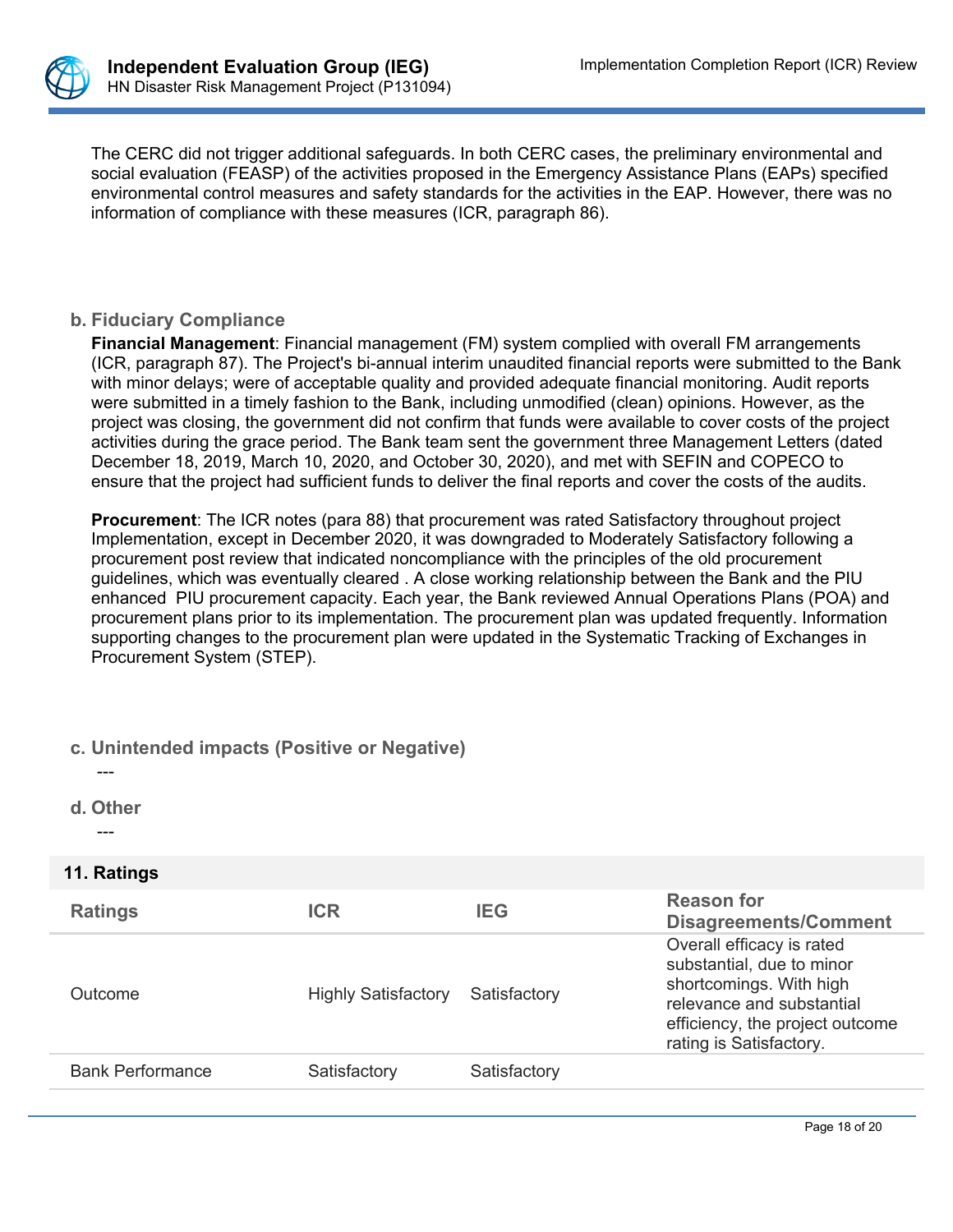

| Quality of M&E | Substantial | Substantial |
|----------------|-------------|-------------|
| Quality of ICR | $--$        | Substantial |

#### **12. Lessons**

The following lessons were mostly derived from the ICR with minor modifications by IEG (ICR, paragraphs 97-103):

- **A successful operation benefits from a starting point of a strong institutional capacity, low project management staff turnover, responsiveness to self-identified needs, and transparency.** In this project, the government committed to the participatory approach introduced by the preceding Bank-financed DRM project applying a participatory approach in the design of municipal level DRM plans (PMGRs) and emergency plans (PEMs). Residents from the municipalities and communities were enjoined to identify and implement structural and nonstructural DR mitigation measures. This approach, plus the steady presence of a qualified project implementation unit, contributed to the project's success. For future consideration, having permanent qualified staff at the municipal level may help ensure continuity and achieve more efficiency.
- **Integrating DRM in territorial planning leads to risk-informed development plans and fosters a culture of prevention.** In this project, a risk management approach formed part of the standardized methodology for territorial planning. The methodology helps other institutions frame their planning instruments. The PMGRs and PEMs planning instruments showed how these contributed to strengthening the local framework for resilience. However, territorial planning with DRM features require effective implementation. PMGRs and PEMs are "living" instruments, require periodic updating and would call for investments in human capital. Resources would be needed to keep the system operational, conduct continuous training, and compensation packages to attract and retain experts, e.g., meteorologists, hydrologists, and geologists.
- **Engaging Indigenous Peoples and Afro-Honduran population facilitates inclusive DRM.** In this project, the pilot participatory methodology enjoined indigenous and Afro-Honduran peoples to help analyze risks, vulnerabilities, and design PMGRs, and PEMs. The mitigation works, supervision, and maintenance activities in these plans empowered the self-determination of these communities. Citizen engagement was the foundation for inclusive DRM & Gender Equality (https://www.gfdrr.org/en/inclusivedrm). This consultative participatory approach gave COPECO a better understanding of the needs and risks faced by these vulnerable communities while building their preparedness and DRM capacity.
- **CERC effectiveness may benefit from a flexible approach to the approval process.** In this project, CERC was activated twice - the first in June 2020 in response to COVID-19, and in May 2021 in response to the impact of the storms. The emergency procurement of limited goods in response to these emergencies amounted to about US\$0.5 million. In both cases, funds were made readily available. However, the documents to trigger CERC took around 3 months for the first emergency and 5 months for the second one. The overall period from the